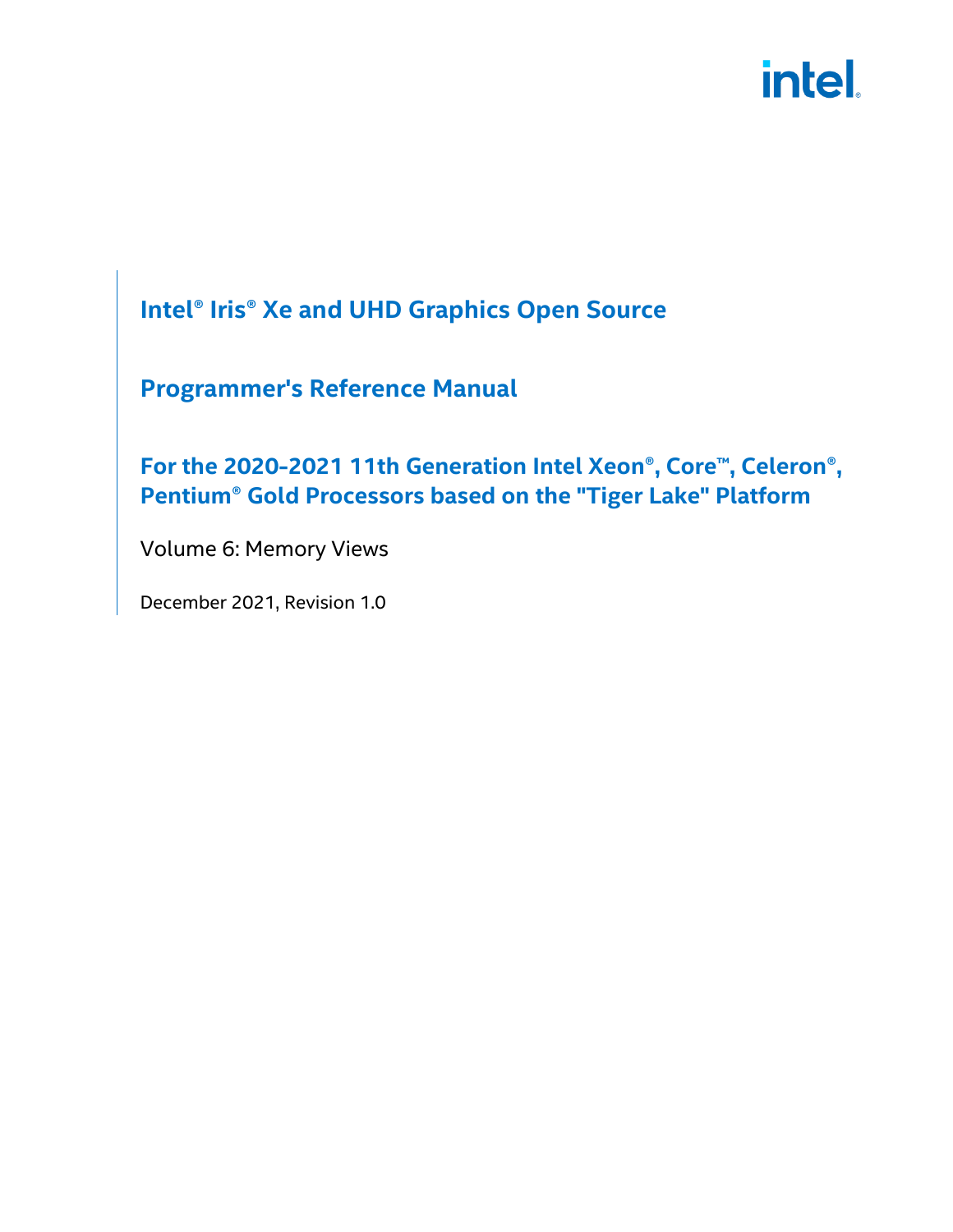### **Notices and Disclaimers**

Intel technologies may require enabled hardware, software or service activation.

No product or component can be absolutely secure.

Code names are used by Intel to identify products, technologies, or services that are in development and not publicly available. These are not "commercial" names and not intended to function as trademarks

Customer is responsible for safety of the overall system, including compliance with applicable safetyrelated requirements or standards.

No license (express or implied, by estoppel or otherwise) to any intellectual property rights is granted by this document, with the sole exceptions that a) you may publish an unmodified copy and b) code included in this document is licensed subject to Zero-Clause BSD open source license (0BSD). You may create software implementations based on this document and in compliance with the foregoing that are intended to execute on the Intel product(s) referenced in this document. No rights are granted to create modifications or derivatives of this document.

The products described may contain design defects or errors known as errata which may cause the product to deviate from published specifications. Current characterized errata are available on request.

You may not use or facilitate the use of this document in connection with any infringement or other legal analysis concerning Intel products described herein. You agree to grant Intel a non-exclusive, royalty-free license to any patent claim thereafter drafted which includes subject matter disclosed herein.

Intel disclaims all express and implied warranties, including without limitation, the implied warranties of merchantability, fitness for a particular purpose, and non-infringement, as well as any warranty arising from course of performance, course of dealing, or usage in trade.

Intel may make changes to specifications and product descriptions at any time, without notice. Designers must not rely on the absence or characteristics of any features or instructions marked "reserved" or "undefined". Intel reserves these for future definition and shall have no responsibility whatsoever for conflicts or incompatibilities arising from future changes to them. The information here is subject to change without notice. Do not finalize a design with this information.

© Intel Corporation. Intel, the Intel logo, and other Intel marks are trademarks of Intel Corporation or its subsidiaries. Other names and brands may be claimed as the property of others.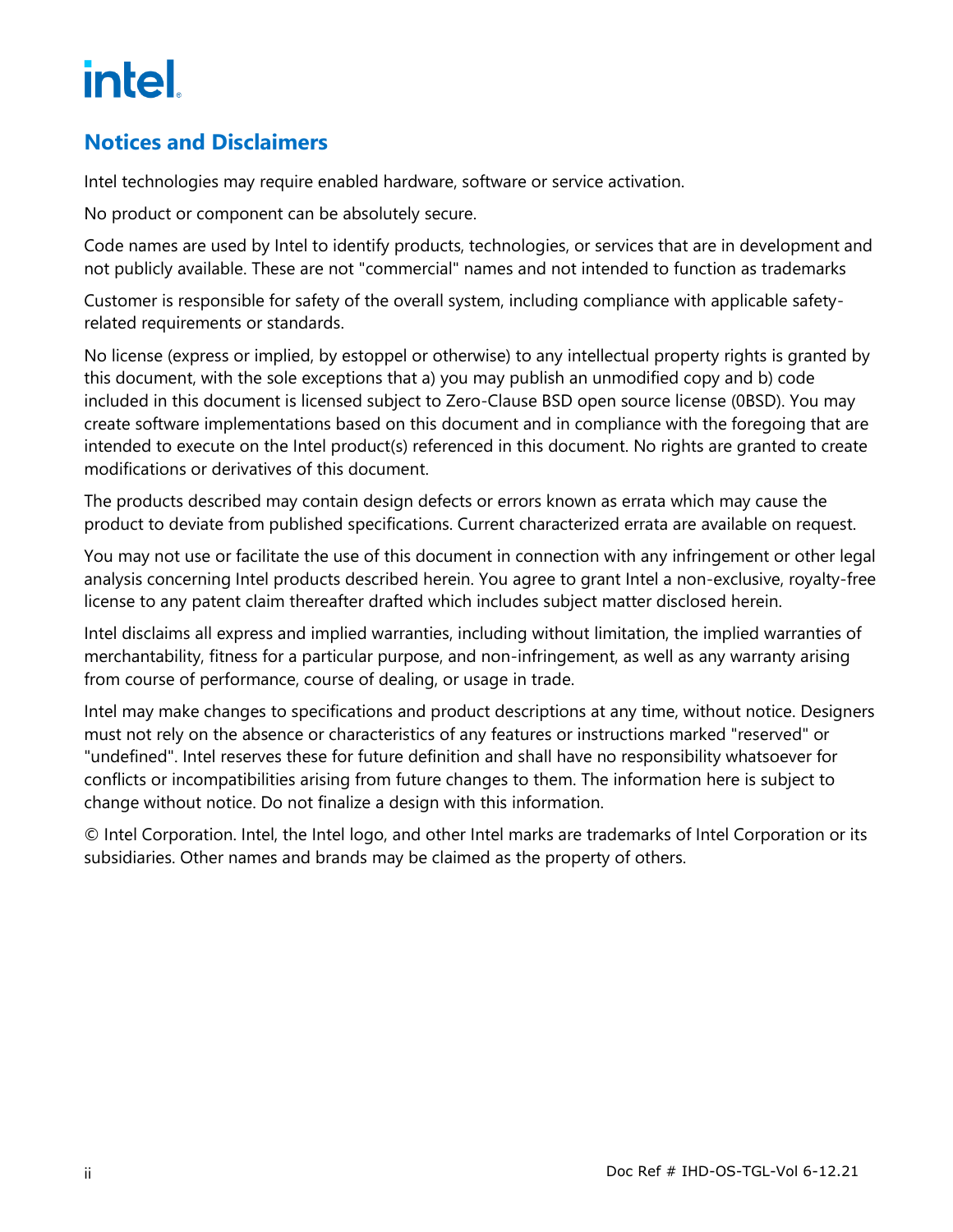## **Table of Contents**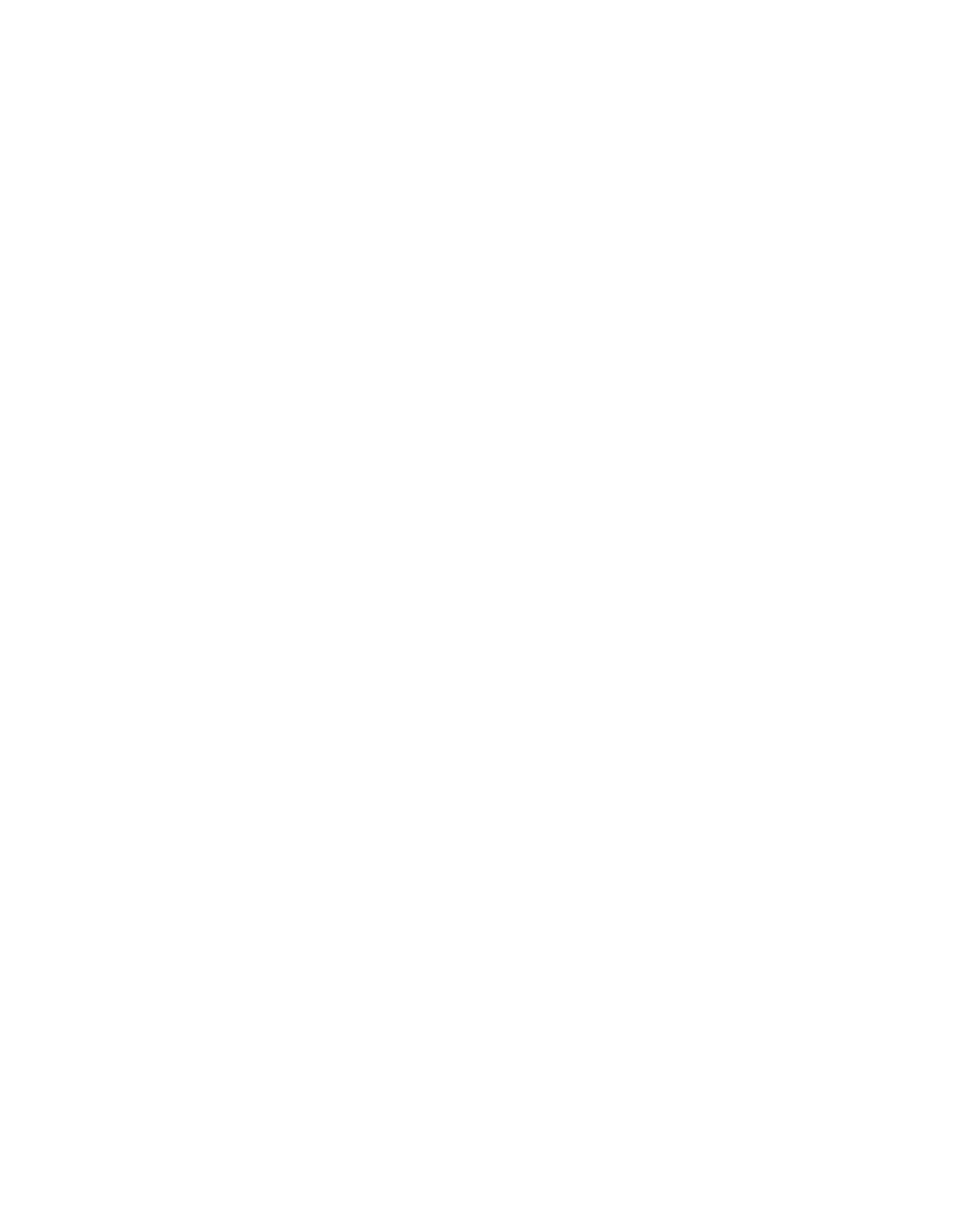

### <span id="page-4-0"></span>**Memory Views**

### <span id="page-4-1"></span>**Introduction**

A modern GPU consists of multiple "engines", including Compute, Render (including Fixed Functions), Media Encode/Decode, Media Enhancement, Blitter/Copy, etc. Engines can operate concurrently and independently using different virtual address spaces.

All engines rely heavily on access to and from memory resources to perform their various functions. The memory subsystem connects engines to the memory resources, and provides services such as address translation, compression, caching, and HW virtualization. The memory subsystem is the heart of the GPU.

Key components of the memory subsystem include:

- Translation Services : Translation Lookaside Buffer (TLB) that translates virtual addresses associated with a context (process) running on an engine, to the physical address space of the GPU or System, and performs page table walks if a request misses in the TLB
- L3 Cache : Level 3 cache that is shared by all engines within the "GT" domain. Engines may have their own Level 1 and Level 2 caches that are not shared.
- LLC : Last Level Cache of the CPU host (only relevant for Integrated GPU)
- L4 Cache : Optional cache between L3 and Memory
- Compression : Handles lossless compression and decompression of memory objects
- System Memory : Memory that is physically attached to the CPU and managed entirely by the Operating System or Hypervisor
- Device Memory : Memory that is physically attached to a discrete GPU, or "stolen" from System Memory for an Integrated GPU, and managed entirely by the GPU device driver

The memory subsystem supports flows that are coherent with CPU memory (including CPU caches), as well as those that are not coherent with CPU memory. In general, non-coherent flows provide higher bandwidth more efficiently than coherent flows, but may require special handling by SW.

The following diagram provides an overview of a typical memory subsystem an Integrated GPU.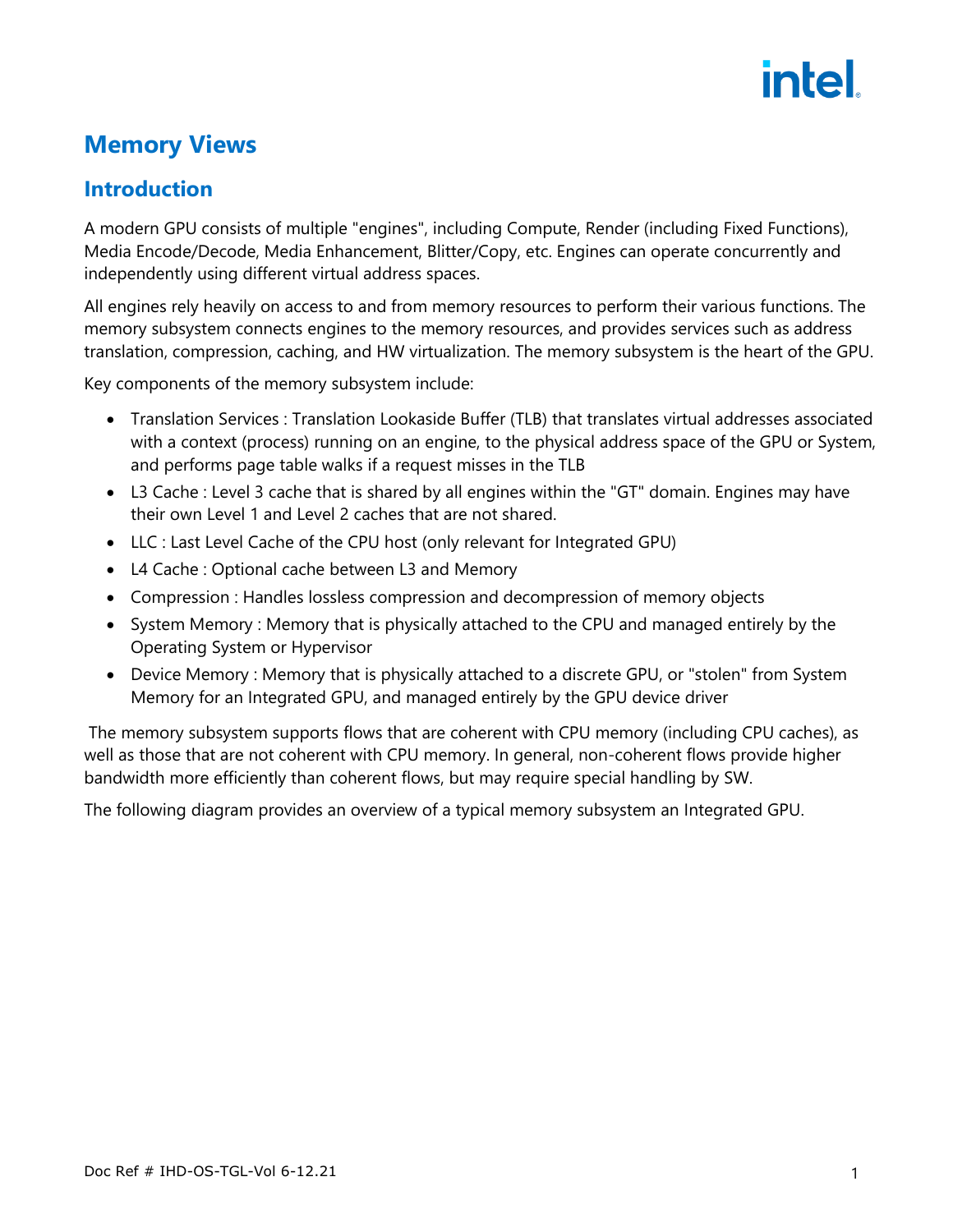#### **Cache and Memory Hierarchy**

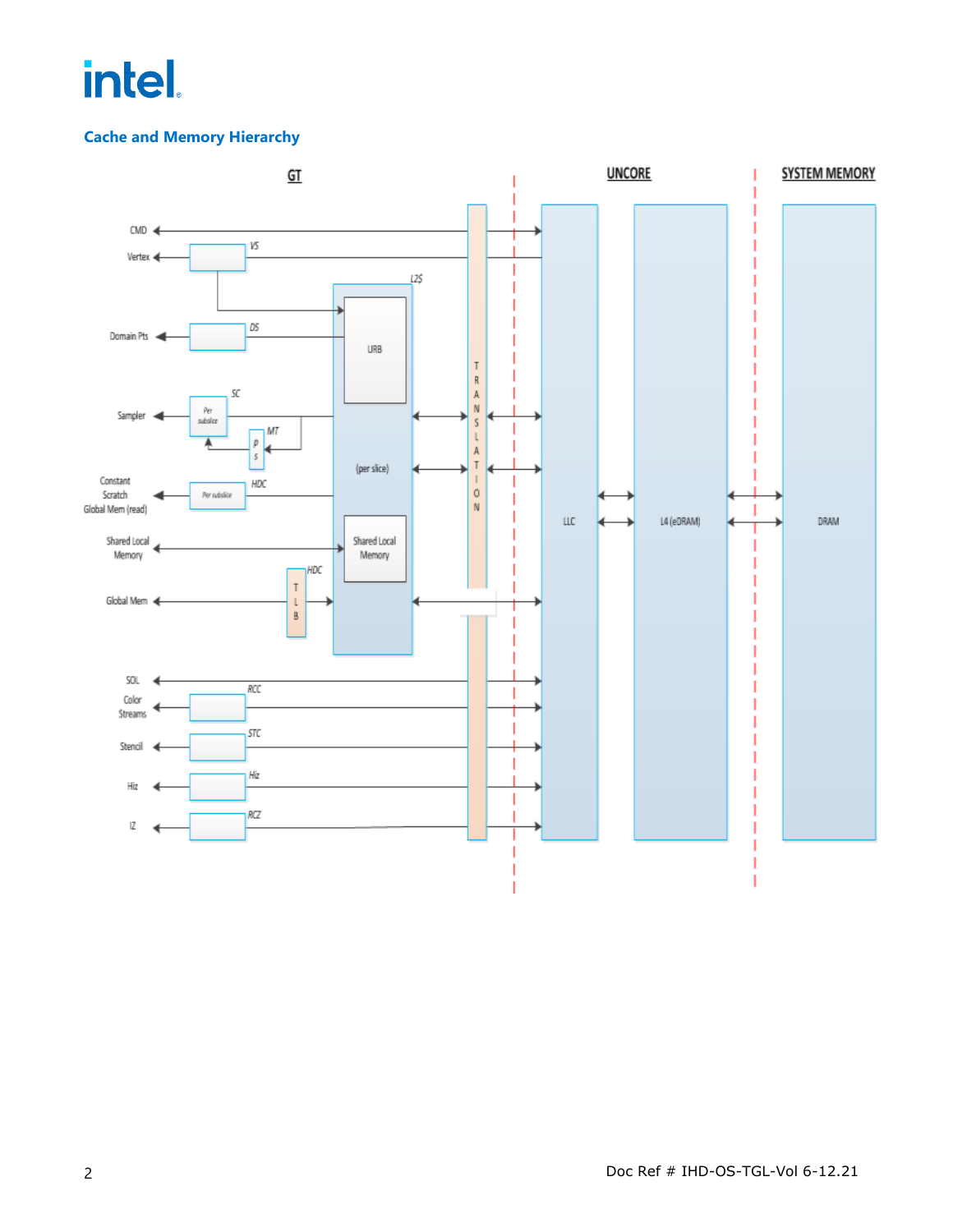

### <span id="page-6-0"></span>**Graphics Virtual Memory**

The GPU uses a virtual memory address space, where the graphics virtual address is mapped through a Page Table to a physical memory address. Normally, this mapping is set up by the graphics device driver and is private to the GPU context. However, in some cases the graphics virtual address is shared with the CPU - see for more information.

The range of valid graphics virtual addresses, and the types of page tables supported for address translation, varies with the GPU configuration. See the section for a summary the ranges and features supported by a specific graphics device.

Although the range of supported graphics virtual addresses varies, most GPU commands and GPU instructions use a common 64 bit definition for a graphics virtual address. Addresses outside of the supported range are reserved for future address space expansion. See the **GraphicsAddress** structure definition for specific details.

Some GPU devices support an extended graphics virtual memory address mapping called Tiled Resources. When enabled, the Tiled Resources Translation Table (TR-TT) pre-processes graphics virtual addresses. TR-TT maps a graphics virtual memory address either to a new graphics virtual memory address or to a Null Tile. Null Tiles return zero on reads and drop writes. For translations that are not Null Tiles, the new graphics virtual memory address is then used for the graphics virtual address and translated through the normal Page Table to generate a physical memory address.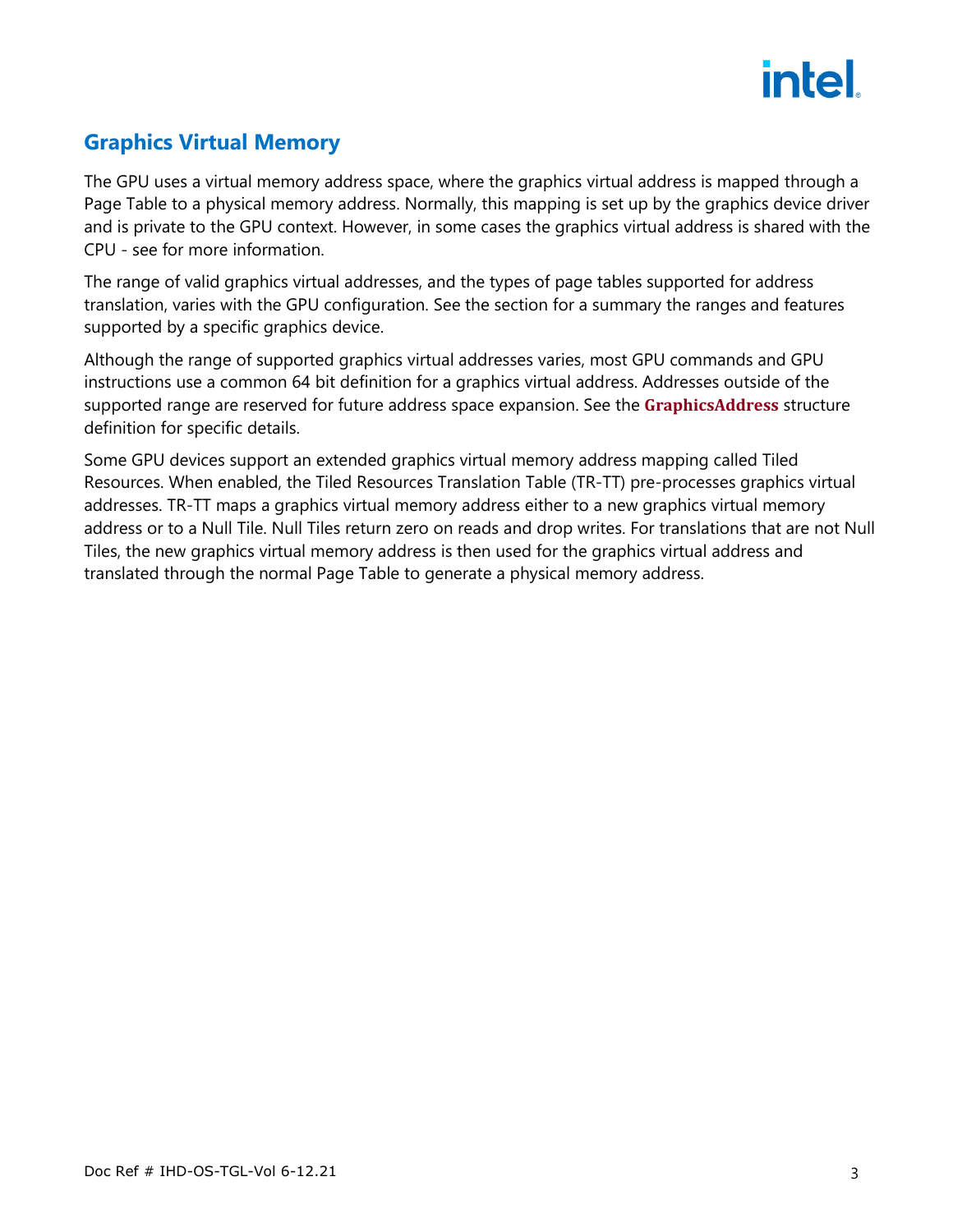### <span id="page-7-0"></span>**Graphics Translation Tables**

The GPU supports standard virtual memory models as defined by the IA programmer's guide. This section describes the different paging models, their behaviors, and the page table formats.

The Graphics Translation Tables (GTT) are memory-resident page tables containing an array of Page Translation Entries (PTEs) used in mapping graphics virtual addresses to physical memory addresses. There are two types of page tables: Global GTT and Per-Process GTT.

The base address of the GGTT and the PPGTT are programmed via the PGTBL\_CTL and PGTBL\_CTL2 MI registers, respectively. The translation table base addresses must be 4KB aligned. The GGTT size is 8MB, to cover 4GB of Global Virtual Address space, and is physically contiguous (ie, "flat"). The global GTT should only be programmed via the MMIO range within the GTTMMADR BAR. The PPGTT is programmed directly in memory and is multi-level. The page tables are further described in later sections.

### **GFX Page Tables**

This section describes the different types of address translation tables used by the GPU.

### **Tiled Resources Translation Tables**

Sparse Tiled Resources can be thought of as a kind of application-controlled virtual memory scheme. The application allocates a resource in a virtual address space. Then the application tells the driver to map specified 64KB tiles within the surface to memory, within resources called Tile Pools. Tiles that are not mapped to a Tile Pool are null tiles.

Tiled Resource Translation Table (TRTT) is constructed as a 3 level tile Table. Each tile is 64KB in size which leaves behind 44-16=28 address bits. 28bits are partitioned as 9+9+10 which corresponds to TRVATT L3, L2 and L1 respectively. This is where TRVATT L3 has 512 entries, L2 has 512 entries and L1 has 1024 entries where each level is contained within a 4KB page hence L3 and L2 is composed of 64b entries and L1 is composed of 32b entries.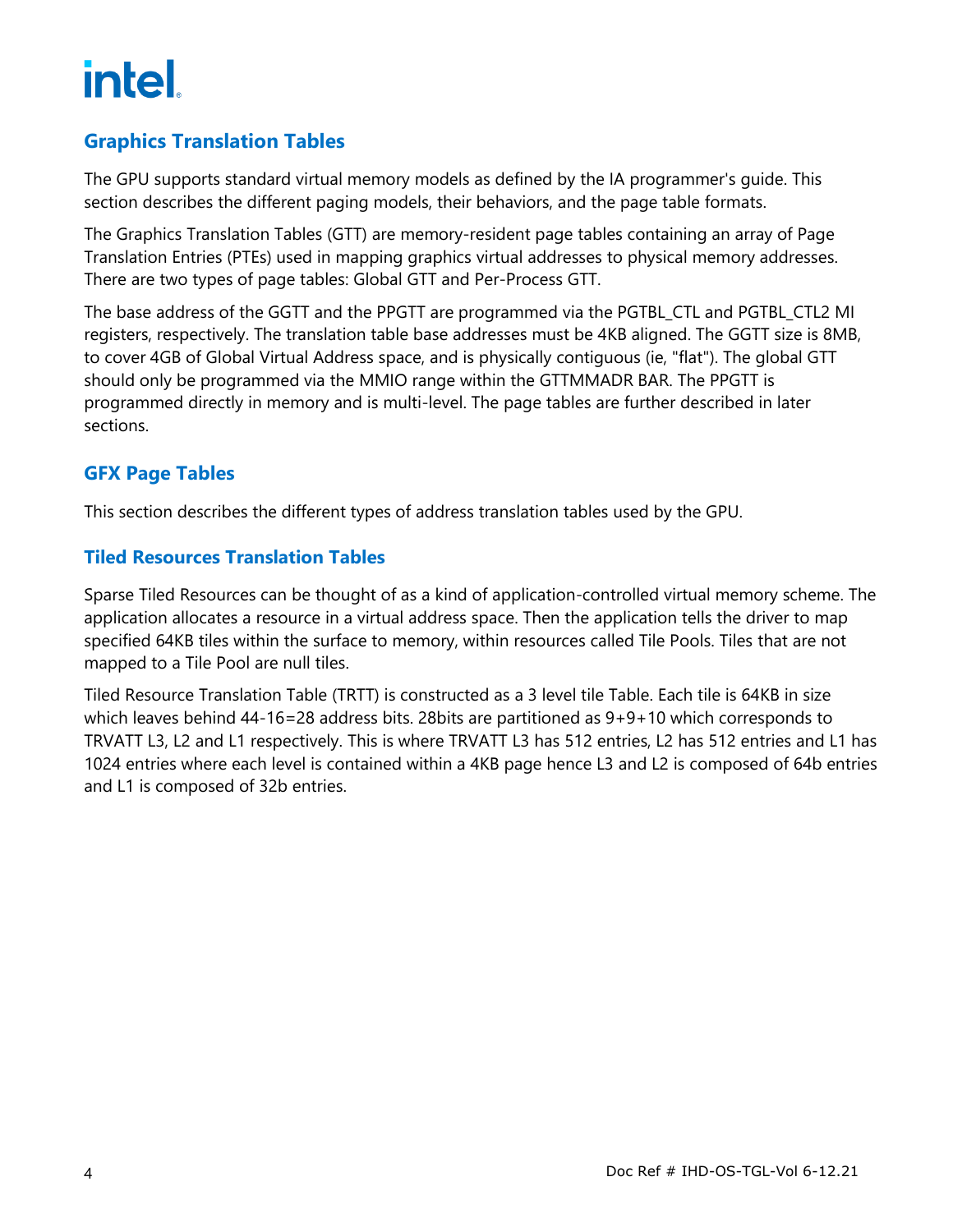| 66<br>$\mathfrak{D}$<br>-<br>$-11$ | $\cdots$ | -<br>Q   Q | 10 | $\frac{1}{2}$ | 3 <br>$\sim$<br>w<br>$\Omega$<br>se i | $_{\rm{max}}$ | 8 | 43<br>۱۵۱<br>6<br>5<br>-<br>Q<br>u.<br>u<br> 0 | 17110             |      |
|------------------------------------|----------|------------|----|---------------|---------------------------------------|---------------|---|------------------------------------------------|-------------------|------|
|                                    | Ignored  |            |    |               | Address of the TRVATT-L2              |               |   | Ignored                                        | N<br>lu n<br>II v | ent. |

| Ignored | <b>MARCHINE</b><br>Address of the TRVATT-L1 | lgnored | N<br> U <br>II v |
|---------|---------------------------------------------|---------|------------------|
|---------|---------------------------------------------|---------|------------------|

| <b>Tile Virtual Address</b> | <b>RVATT-L1</b> |
|-----------------------------|-----------------|
|-----------------------------|-----------------|

The contents of the TRVATT tables are as listed above where L3 and L2 points to the address of the next level which is a 4KB page and L1 contains the 32b VA address pointer needed to map the TR tile to virtual address space.

#### **L1 Entry:**

| <b>Bits</b> | <b>Field</b> | <b>Description</b>                                                                    |
|-------------|--------------|---------------------------------------------------------------------------------------|
|             |              | 31:0 ADDR: Address GFX virtual address of 64KB tile is referenced by this entry.      |
|             |              | This field is treated as GFX Virtual Address (GVA) when translated and maps to 47:16. |

### **L2 Entry:**

| <b>Bits</b> | <b>Field</b>           | <b>Description</b>                                                                                                                                                                                                        |
|-------------|------------------------|---------------------------------------------------------------------------------------------------------------------------------------------------------------------------------------------------------------------------|
|             | $63:48$ Ignored        | Ignored (h/w does not care about values behind ignored registers)                                                                                                                                                         |
|             | 47:12 ADDR:<br>Address | GFX virtual address or Guest Physical Address of 4KB base address pointing to TR-TT L1.<br>TR-TT table entries for L2 and L3 can be in GFX virtual address mode or Guest Physical address<br>mode chosen by GFX software. |
| 11:2        | <i>lgnored</i>         | Ignored (h/w does not care about values behind ignored registers)                                                                                                                                                         |
|             | Null                   | Null Tile where reads to this tile returns zero with a Null indicator and writes are dropped.                                                                                                                             |
| $\Omega$    | Invalid                | Invalid Tile where reads to this tile returns zero and writes are dropped. Additional interrupt is<br>generated to GFX software when an invalid tile is accessed.                                                         |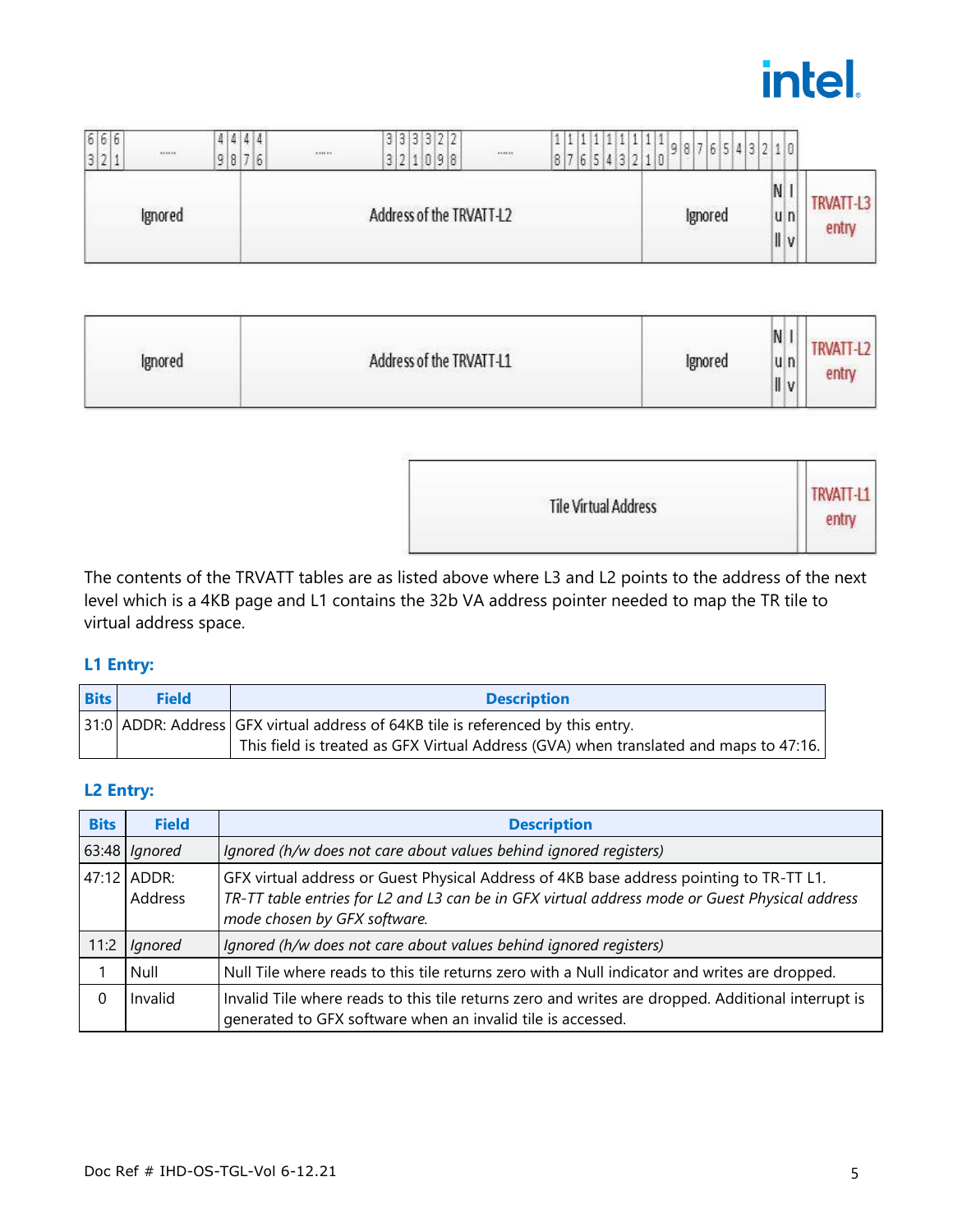### **L3 Entry:**

| <b>Bits</b> | <b>Field</b>           | <b>Description</b>                                                                                                                                                                                                        |
|-------------|------------------------|---------------------------------------------------------------------------------------------------------------------------------------------------------------------------------------------------------------------------|
|             | $63:48$ Ignored        | Ignored (h/w does not care about values behind ignored registers)                                                                                                                                                         |
|             | 47:12 ADDR:<br>Address | GFX virtual address or Guest Physical Address of 4KB base address pointing to TR-TT L2.<br>TR-TT table entries for L2 and L3 can be in GFX virtual address mode or Guest Physical address<br>mode chosen by GFX software. |
| 11:2        | <i>lgnored</i>         | Ignored (h/w does not care about values behind ignored registers)                                                                                                                                                         |
|             | Null                   | Null Tile where reads to this tile returns zero with a Null indicator and writes are dropped.                                                                                                                             |
| 0           | Invalid                | Invalid Tile where reads to this tile returns zero and writes are dropped. Additional interrupt is<br>generated to GFX software when an invalid tile is accessed.                                                         |

|                 | <b>Programming Note</b>                                                                      |
|-----------------|----------------------------------------------------------------------------------------------|
| <b>Context:</b> | Tiled ResourceTranslation Tables in Gfx Page Tables                                          |
|                 | FEX Driver has to disable the TR-TT bynass mode before using tiled resources translation tal |

GFX Driver has to disable the TR-TT bypass mode before using tiled resources translation tables. Details of the registers are given in "registers for TR-TT management."

| <b>Programming Note</b>                                          |                                                                     |  |  |  |
|------------------------------------------------------------------|---------------------------------------------------------------------|--|--|--|
|                                                                  | <b>Context:</b> Tiled ResourceTranslation Tables in Gfx Page Tables |  |  |  |
| GFX Driver is not allowed to put TR-TT entries into TR-VA space. |                                                                     |  |  |  |

|                                                                                        | <b>Programming Note</b>                             |  |
|----------------------------------------------------------------------------------------|-----------------------------------------------------|--|
| <b>Context:</b>                                                                        | Tiled ResourceTranslation Tables in Gfx Page Tables |  |
| Usage model for TR translations are restricted to GFX Render Engine (& POSH pipeline). |                                                     |  |

| <b>Programming Note</b>                                                 |                                                                                                                                                         |  |  |  |
|-------------------------------------------------------------------------|---------------------------------------------------------------------------------------------------------------------------------------------------------|--|--|--|
| Tiled Resource Translation Tables in Gfx Page Tables<br><b>Context:</b> |                                                                                                                                                         |  |  |  |
|                                                                         | TRTT is only for PPGTT64 (Advanced or Legacy PPGTT64). Enabling TRTT in Legacy PPGTT32 context or GGTT<br>context is considered as invalid programming. |  |  |  |
|                                                                         |                                                                                                                                                         |  |  |  |

| <b>Programming Note</b>                                                                                       |                                                      |  |  |  |
|---------------------------------------------------------------------------------------------------------------|------------------------------------------------------|--|--|--|
| <b>Context:</b>                                                                                               | Tiled Resource Translation Tables in Gfx Page Tables |  |  |  |
| When partitioned address space based Dual Context is enabled, bit[47] of the virtual address in L3, L2 and L1 |                                                      |  |  |  |
| entries must be 0.                                                                                            |                                                      |  |  |  |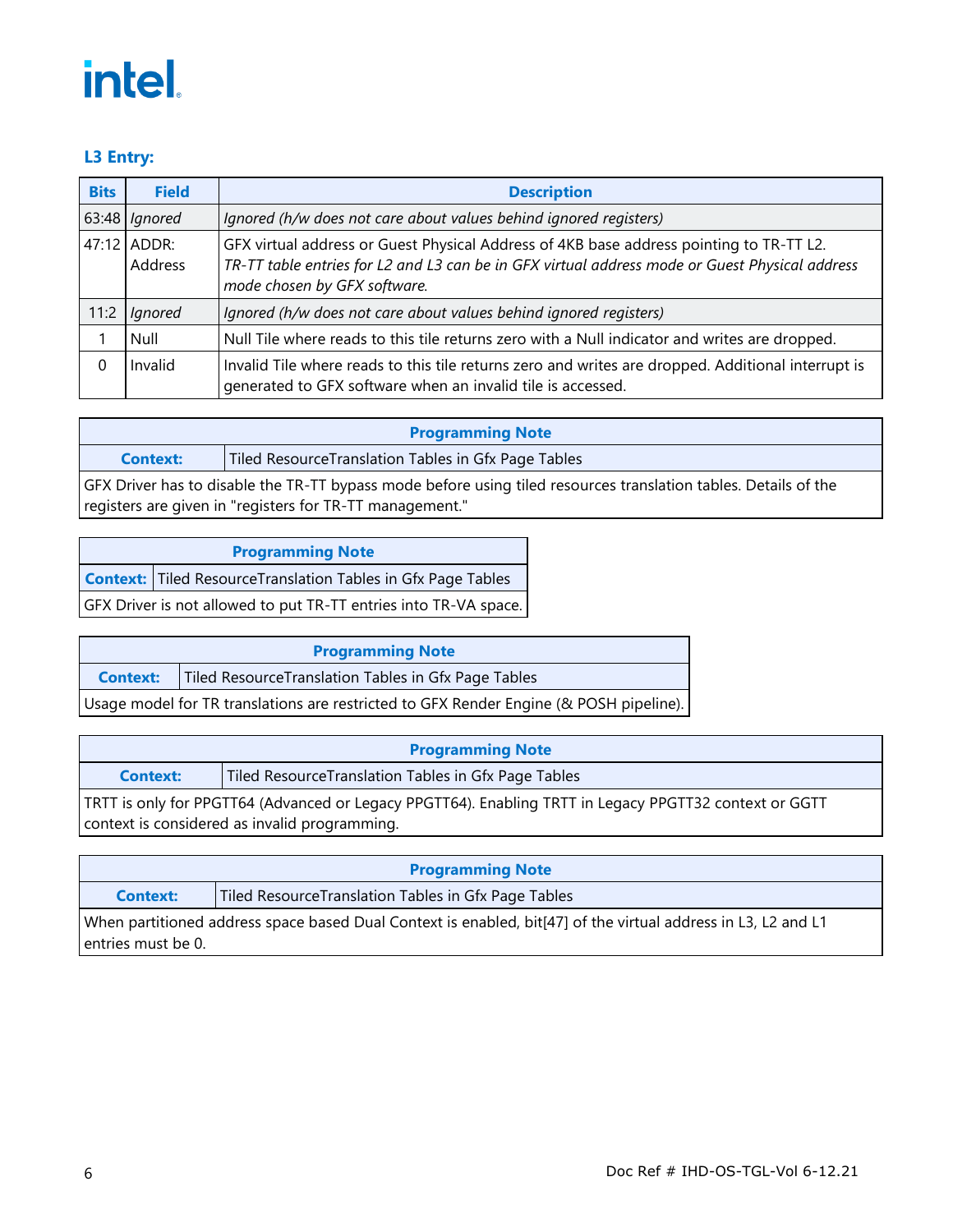

#### **Registers for TR-TT Management**

Following register is a global mechanism to disable the bypass mode which is considered to be default for h/w. GFX driver has to set this bit to disable bypass mode before using TR-TTs.

Following registers shall be part of the h/w context.

|                        | <b>Tiled Resources VA Translation Table L3 Pointer</b>           |                                                                                                                                           |                    |           |  |  |  |
|------------------------|------------------------------------------------------------------|-------------------------------------------------------------------------------------------------------------------------------------------|--------------------|-----------|--|--|--|
| <b>Register Space:</b> |                                                                  |                                                                                                                                           | MMIO: 0/2/0        |           |  |  |  |
| <b>DWord</b>           | <b>Bit</b>                                                       |                                                                                                                                           | <b>Description</b> |           |  |  |  |
| 1                      | 63:48                                                            | <b>Reserved</b>                                                                                                                           |                    |           |  |  |  |
|                        |                                                                  | Access:                                                                                                                                   |                    | <b>RO</b> |  |  |  |
|                        |                                                                  | Reserved.                                                                                                                                 |                    |           |  |  |  |
|                        | Tiled Resource - VA translation Table L3 Pointer (Upper Address) |                                                                                                                                           |                    |           |  |  |  |
|                        |                                                                  | <b>Default Value:</b>                                                                                                                     |                    | 0000h     |  |  |  |
|                        |                                                                  | Access:                                                                                                                                   |                    | R/W       |  |  |  |
|                        |                                                                  | Upper address bits for tiled resource VA to virtual address translation L3 table.                                                         |                    |           |  |  |  |
|                        |                                                                  | For physical memory option, address bits [47:39] has to be programmed to "0" as it is defined the<br>limit of physical memory allocation. |                    |           |  |  |  |
| $\mathbf{0}$           | 31:16                                                            | Tiled Resource - VA translation Table L3 Pointer (Lower Address)                                                                          |                    |           |  |  |  |
|                        |                                                                  | <b>Default Value:</b>                                                                                                                     |                    | 0000h     |  |  |  |
|                        |                                                                  | Access:                                                                                                                                   |                    | R/W       |  |  |  |
|                        |                                                                  | Lower address bits for tiled resource VA to virtual address translation L3 table.                                                         |                    |           |  |  |  |
|                        | 15:0                                                             | <b>Reserved</b>                                                                                                                           |                    |           |  |  |  |
|                        |                                                                  | <b>Access:</b>                                                                                                                            |                    | <b>RO</b> |  |  |  |
|                        |                                                                  | Reserved.                                                                                                                                 |                    |           |  |  |  |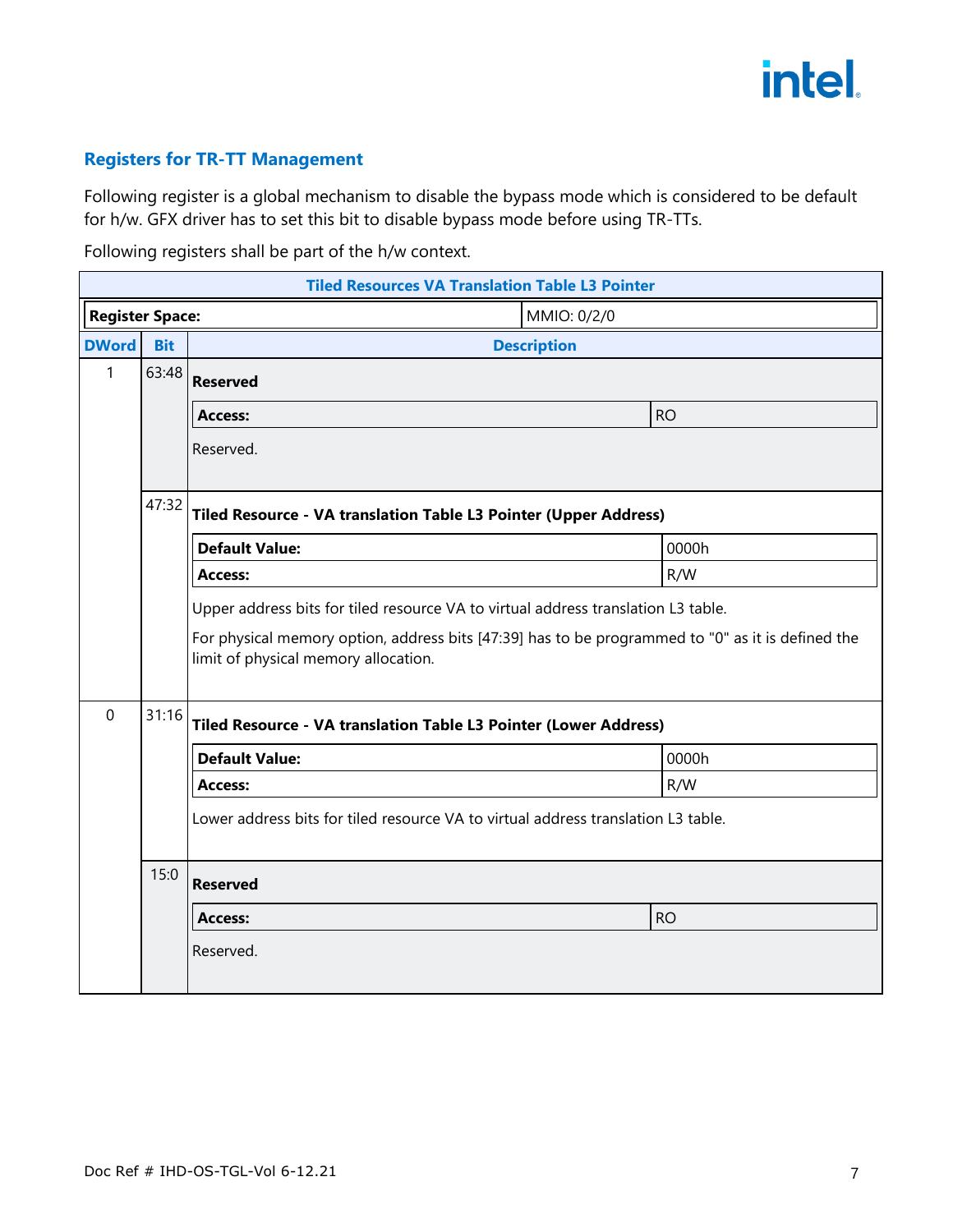|                                       | <b>Tiled Resources Null Tile Detection Register</b> |                                                                                                                                                                                            |                    |  |  |  |  |
|---------------------------------------|-----------------------------------------------------|--------------------------------------------------------------------------------------------------------------------------------------------------------------------------------------------|--------------------|--|--|--|--|
| <b>Register Space:</b><br>MMIO: 0/2/0 |                                                     |                                                                                                                                                                                            |                    |  |  |  |  |
| <b>DWord</b>                          | <b>Bit</b>                                          |                                                                                                                                                                                            | <b>Description</b> |  |  |  |  |
|                                       | 31:0                                                | <b>Null Tile Detection Value</b>                                                                                                                                                           |                    |  |  |  |  |
|                                       |                                                     | <b>Default Value:</b>                                                                                                                                                                      | 00000000h          |  |  |  |  |
|                                       |                                                     | Access:                                                                                                                                                                                    | R/W                |  |  |  |  |
|                                       |                                                     | A 32bit value programmed to enable h/w to perform a match of TR-VA TT entries to detect Null<br>Tiles. Hardware will flag each entry and space behind it as Null Tile for matched entries. |                    |  |  |  |  |

|                                       | <b>Tiled Resources Invalid Tile Detection Register</b> |                                                                                                                                                                                                  |                    |  |  |  |
|---------------------------------------|--------------------------------------------------------|--------------------------------------------------------------------------------------------------------------------------------------------------------------------------------------------------|--------------------|--|--|--|
| <b>Register Space:</b><br>MMIO: 0/2/0 |                                                        |                                                                                                                                                                                                  |                    |  |  |  |
| <b>DWord</b>                          | <b>Bit</b>                                             |                                                                                                                                                                                                  | <b>Description</b> |  |  |  |
|                                       | 31:0                                                   | <b>Invalid Tile Detection Value</b>                                                                                                                                                              |                    |  |  |  |
|                                       |                                                        | <b>Default Value:</b>                                                                                                                                                                            | 00000000h          |  |  |  |
|                                       |                                                        | R/W<br>Access:                                                                                                                                                                                   |                    |  |  |  |
|                                       |                                                        | A 32bit value programmed to enable h/w to perform a match of TR-VA TT entries to detect Invalid<br>Tiles. Hardware will flag each entry and space behind it as Invalid Tile for matched entries. |                    |  |  |  |

|                                                                                                                                                                                                                                                                                                                                                                                                      | <b>Tiled Resources Virtual Address Detection Registers (TRVADR)</b> |                                 |                    |  |           |  |
|------------------------------------------------------------------------------------------------------------------------------------------------------------------------------------------------------------------------------------------------------------------------------------------------------------------------------------------------------------------------------------------------------|---------------------------------------------------------------------|---------------------------------|--------------------|--|-----------|--|
| MMIO: 0/2/0<br><b>Register Space:</b>                                                                                                                                                                                                                                                                                                                                                                |                                                                     |                                 |                    |  |           |  |
| <b>DWord</b>                                                                                                                                                                                                                                                                                                                                                                                         | <b>Bit</b>                                                          |                                 | <b>Description</b> |  |           |  |
| $\overline{0}$                                                                                                                                                                                                                                                                                                                                                                                       | 31:8<br><b>Reserved</b>                                             |                                 |                    |  |           |  |
|                                                                                                                                                                                                                                                                                                                                                                                                      |                                                                     | Access:                         |                    |  | <b>RO</b> |  |
|                                                                                                                                                                                                                                                                                                                                                                                                      | Reserved.                                                           |                                 |                    |  |           |  |
|                                                                                                                                                                                                                                                                                                                                                                                                      |                                                                     |                                 |                    |  |           |  |
|                                                                                                                                                                                                                                                                                                                                                                                                      | 7:4                                                                 | <b>TRVA Mask Value (TRVAMV)</b> |                    |  |           |  |
|                                                                                                                                                                                                                                                                                                                                                                                                      |                                                                     | <b>Default Value:</b>           |                    |  | 0000b     |  |
|                                                                                                                                                                                                                                                                                                                                                                                                      |                                                                     | Access:                         |                    |  | R/W       |  |
| 4bit MASK value that is mapped to incoming address bits[47:44]. MASK bits are used to identify<br>which address bits need to be considered for compare. If particular mask bit is "1", mapping address<br>bit needs to be compared to DATA value provided. If "0", corresponding address bit is masked which<br>makes it don't care for compare (this field defaults to "0000" to disable detection) |                                                                     |                                 |                    |  |           |  |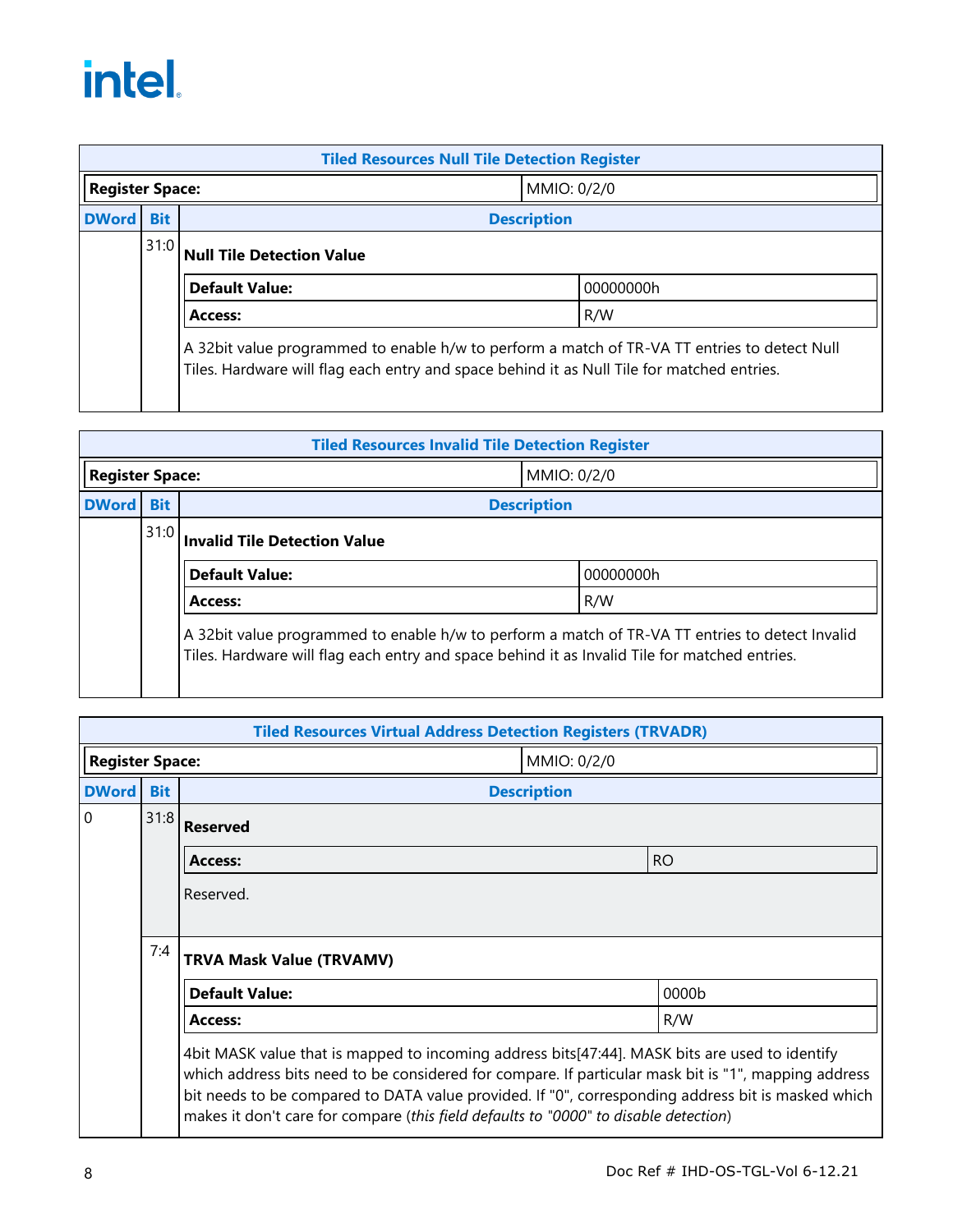

|                                                                                                                                          | <b>Tiled Resources Virtual Address Detection Registers (TRVADR)</b>                                                                                            |     |  |  |  |
|------------------------------------------------------------------------------------------------------------------------------------------|----------------------------------------------------------------------------------------------------------------------------------------------------------------|-----|--|--|--|
| Note that h/w supports two possible values for MASK: "0000" which is disabled case and "1111" where<br>44 bit TR-VA space is carved out. |                                                                                                                                                                |     |  |  |  |
| 3:0                                                                                                                                      | <b>TRVA Data Value (TRVADV)</b>                                                                                                                                |     |  |  |  |
|                                                                                                                                          | <b>Default Value:</b>                                                                                                                                          | 0b  |  |  |  |
|                                                                                                                                          | Access:                                                                                                                                                        | R/W |  |  |  |
|                                                                                                                                          | 4bit DATA value that is mapped to incoming address bits[47:44]. Data bits are used to compare<br>address values that are not filtered by the TRVAMV for match. |     |  |  |  |

|                                       |            | <b>Tiled Resources Translation Table Control Register (TRTTE)</b>                                                                                                                                                   |                    |                |  |
|---------------------------------------|------------|---------------------------------------------------------------------------------------------------------------------------------------------------------------------------------------------------------------------|--------------------|----------------|--|
| <b>Register Space:</b><br>MMIO: 0/2/0 |            |                                                                                                                                                                                                                     |                    |                |  |
| <b>DWord</b>                          | <b>Bit</b> |                                                                                                                                                                                                                     | <b>Description</b> |                |  |
| $\Omega$                              | 31:2       | <b>Reserved</b>                                                                                                                                                                                                     |                    |                |  |
|                                       |            | <b>Access:</b>                                                                                                                                                                                                      | <b>RO</b>          |                |  |
|                                       |            | Reserved.                                                                                                                                                                                                           |                    |                |  |
|                                       | 1          | TR-VA Translation Table Memory Location                                                                                                                                                                             |                    |                |  |
|                                       |            | <b>Default Value:</b>                                                                                                                                                                                               |                    | 0 <sub>b</sub> |  |
|                                       |            | Access:                                                                                                                                                                                                             |                    | R/W            |  |
|                                       |            | This fields specifies whether the translation tables for TR-VA to VA are in virtual address space vs<br>physical (GPA) address space.                                                                               |                    |                |  |
|                                       |            | 0: Tables are in Physical (GPA) Space                                                                                                                                                                               |                    |                |  |
|                                       |            | 1: Tables are in Virtual Address Space                                                                                                                                                                              |                    |                |  |
|                                       |            | Tiled Resource Translation Tables in GPA space is not supported in any generations. This mode<br>should never be set as GPA mode (always set to '1). HW will set TRTT tables in Virtual address<br>space mode only. |                    |                |  |
|                                       | $\Omega$   | <b>TR-TT Enable</b>                                                                                                                                                                                                 |                    |                |  |
|                                       |            | <b>Default Value:</b>                                                                                                                                                                                               |                    | 0 <sub>b</sub> |  |
|                                       |            | Access:                                                                                                                                                                                                             |                    | R/W            |  |
|                                       |            | TR translation tables are disabled as default. This field needs to be enabled via s/w to get TR<br>translation active.                                                                                              |                    |                |  |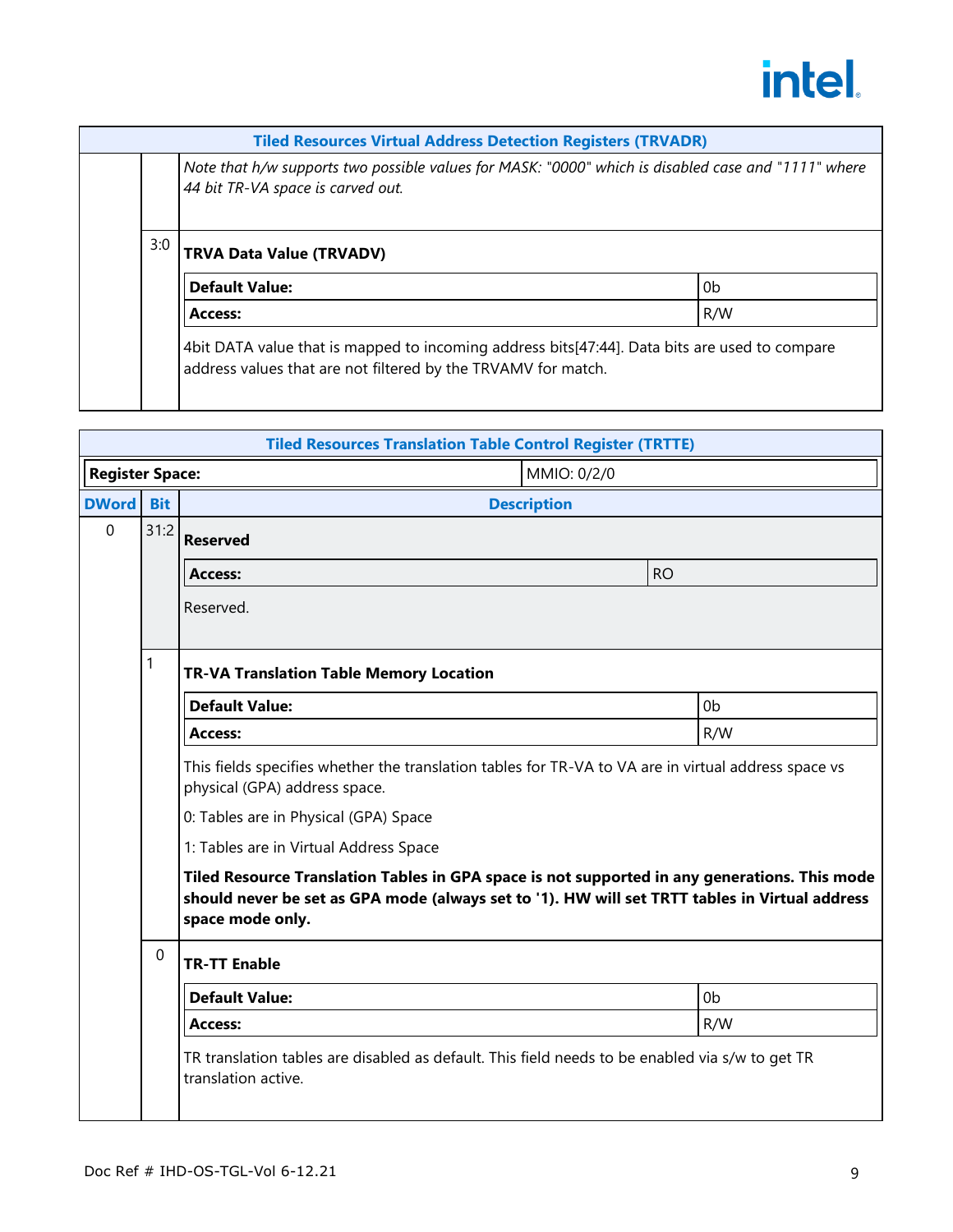The following register (0x4DFC[0]) has enable and disable control of the bypass path across TR translations. By default, bypass is enabled, and bypass needs to be disabled (by setting 0x4DFC[0] = '1) for TR translations to function. Disabling the bypass should be done before render power gating is enabled.

### **Detection and Treatment of Null and Invalid Tiles**

Two types of definition that need to be extracted from TR-VA walk in addition to reaching the GFX virtual address.

- 1. **Null Tiles**: Null tiles provide the applications the of capability to preventing OS mapping the entire surface. When a memory access hits a Null tile, the access is terminated and zero's are returned to the originator of the memory access for loads along with a null indicator and for stores the access is dropped at the page walker level.
- 2. **Invalid Tiles**: This is the case where GFX software did not update the value of the mapping properly for hardware to separate resident vs null tiles. The Invalid Tile treatment is exactly same however additionally a unique interrupt is generated in h/w

Both detections are done by GPU:

- For L2/L3 entries, Null and Invalid tile information is already embedded in the TR-TT entries
- For L1 entries, the contents (32bits) are compared in hardware to pre-programmed values by GFX software (*values are provided in GFX MMIO space*). For the match values, two separate 32b registers are defined, one for Null Tile detection and one for Invalid Tile detection.

Hardware walking matching the value or detecting L2/L3 would terminate the walk (i.e. rest of the tables are not valid) and define the access as either Null or Invalid.

| <b>Programming Note</b> |                                                                                     |  |  |  |  |
|-------------------------|-------------------------------------------------------------------------------------|--|--|--|--|
| <b>Context:</b>         | Detection and treatment of null and invalid tiles.                                  |  |  |  |  |
|                         | The software is not allowed to program both Null and Invalid values to be the same. |  |  |  |  |

| <b>Programming Note</b> |                                      |  |  |  |  |
|-------------------------|--------------------------------------|--|--|--|--|
| <b>Context:</b>         | <b>TileX Surfaces and Null Tiles</b> |  |  |  |  |
|                         |                                      |  |  |  |  |

NULL or Invalid Tiles are not supported on TileX surfaces.

GPU implements a counter mechanism to roll-up the Null tile accesses detected. The counter value is exposed to GFX software via GFX MMIO.

*In implementation, when the TR translation tables are in virtual address domain, the pages faults encountered while walking the IA32e pages are not reported back to the TR walkers or TLBs. These faults are handled as fault & halt, making these faults transparent to the TR walkers. However, when such a fault is not fixed (unsuccessful fault response) or when a non-recoverable fault encountered, main page walker HW converts the cycle to an invalid cycle. Thus, in this case, TR walker or TR TLBs will get incorrect read return data without any notification of the non-recoverable fault condition. Thus, TR walker/TLBs will*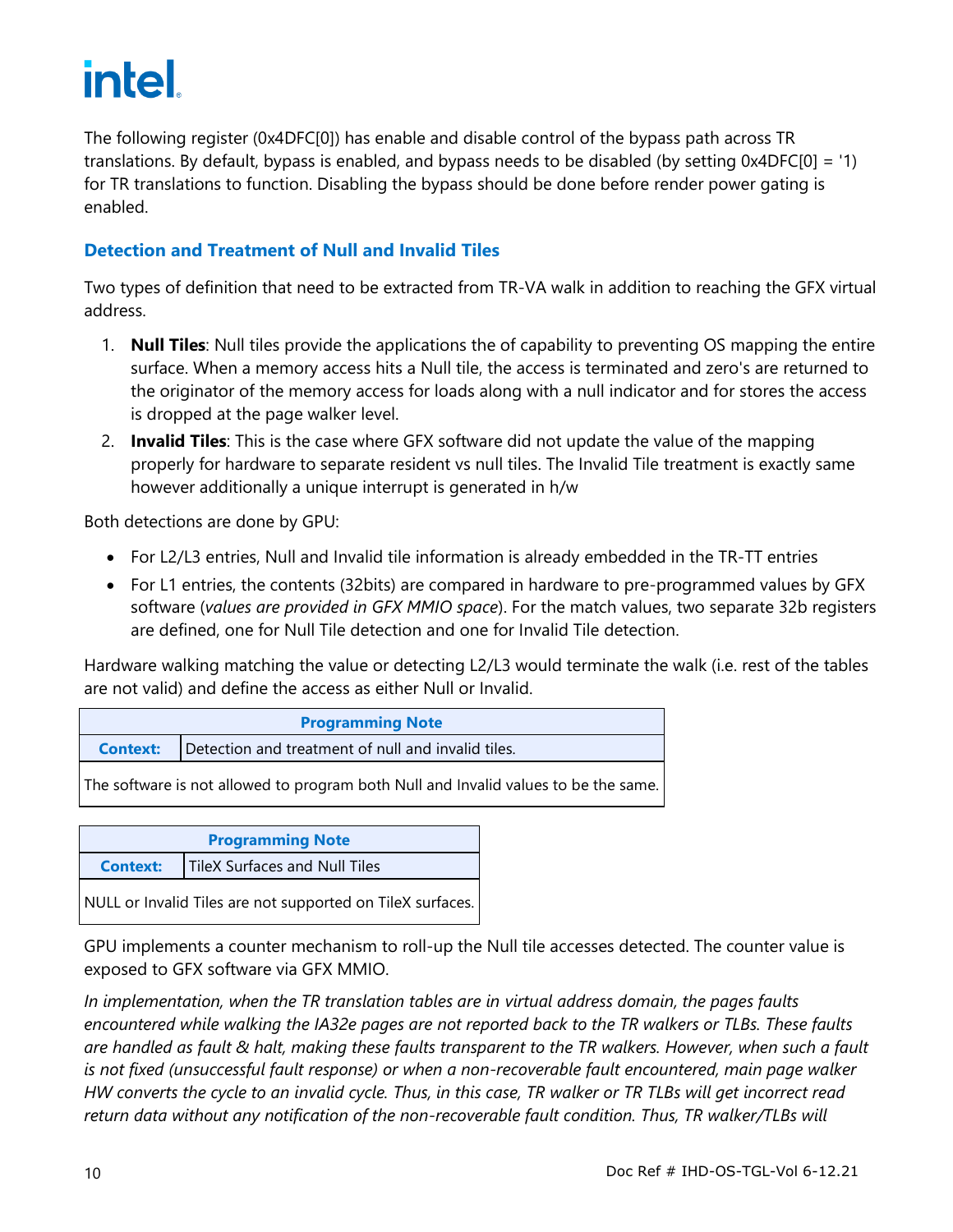

*continue with the TR-walk with incorrect data. This can lead to spurious cycles being generated. However, a Gfx reset/FLR is expected as a result of the non-recoverable fault.*

#### **TR-TT Modes**

The L3 table pointer along with TRTTL3e/TRTTL2e is projected to support two modes of address space. Original intent was to have the contents to be in Virtual Address space (OS managed) and have them to be translated to GPA to HPA before getting accessed. Such mechanism will incur high latency penalties due to nested page translations. GPU shall have an additional mode where tiled-resources translation tables are in physical address space (GPA) and eliminate the need to have nested translations to reduce the potentially high miss latencies.

TR-TT walker shall have both modes supported. The Mode bit will be part of the same Register that provides TR-VA TT L3 pointer.

### <span id="page-14-0"></span>**Virtual Addressed TR Translation Tables**

Having sparse tiled resource translation tables in GFX virtual space requires the h/w TR-TT walker to walk thru the  $1<sup>st</sup>$  level tile tables for table accesses to reach to Physical address at the L1 TR translation tables.

The following diagrams provide the view of the walk TR-VA translation tables are in physical memory and no 2 nd Level (VTd) translations enabled.

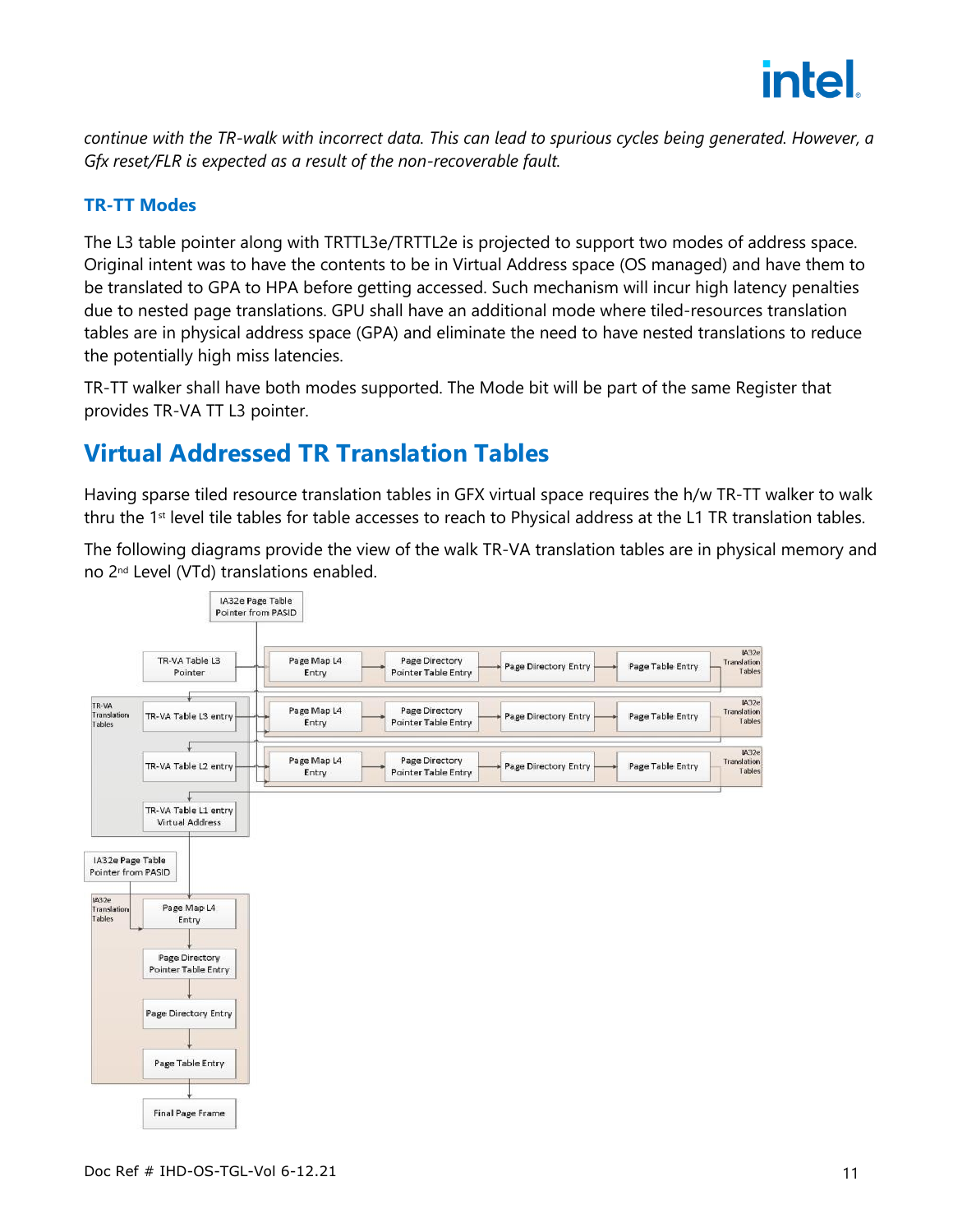Once  $2^{nd}$  level translations are enabled each level of 1<sup>st</sup> level walk needs to be further walked through VTd page tables.

The level of nested walks does not change the structure of the TR-VA walker; it just defines the recursive nature of the translations.

### **TR-TT Page Walk**

Sparse Tiled Resources translation tables are separated into 3-levels. The pointer to L3 table is going to be set up in GFX MMIO space as part of the context, this pointer be would be available to page walker ahead of any TR-VA memory accesses.

TR-TT L3 walk will be consistent of calculating the 64b of interest based on the L3 table pointer and using the 9 bit index (address bits[43:35]). L2 will use TR-TT L3 entry as the table pointer and use the next set of 9 address bits ([34:26]) to locate the L2 entry which is a pointer to L1 table. Final L1 table is located with L2 entry and indexed by remaining 10 address bits (25:16) to index where 32b virtual address is extracted.

Post TR-TT walk 32b entry from L1 is mapped to final virtual address 47:16 and remaining 15:0 is passed from the original TR-VA access as is given all tiles in TR-VA space are 64KB in size.

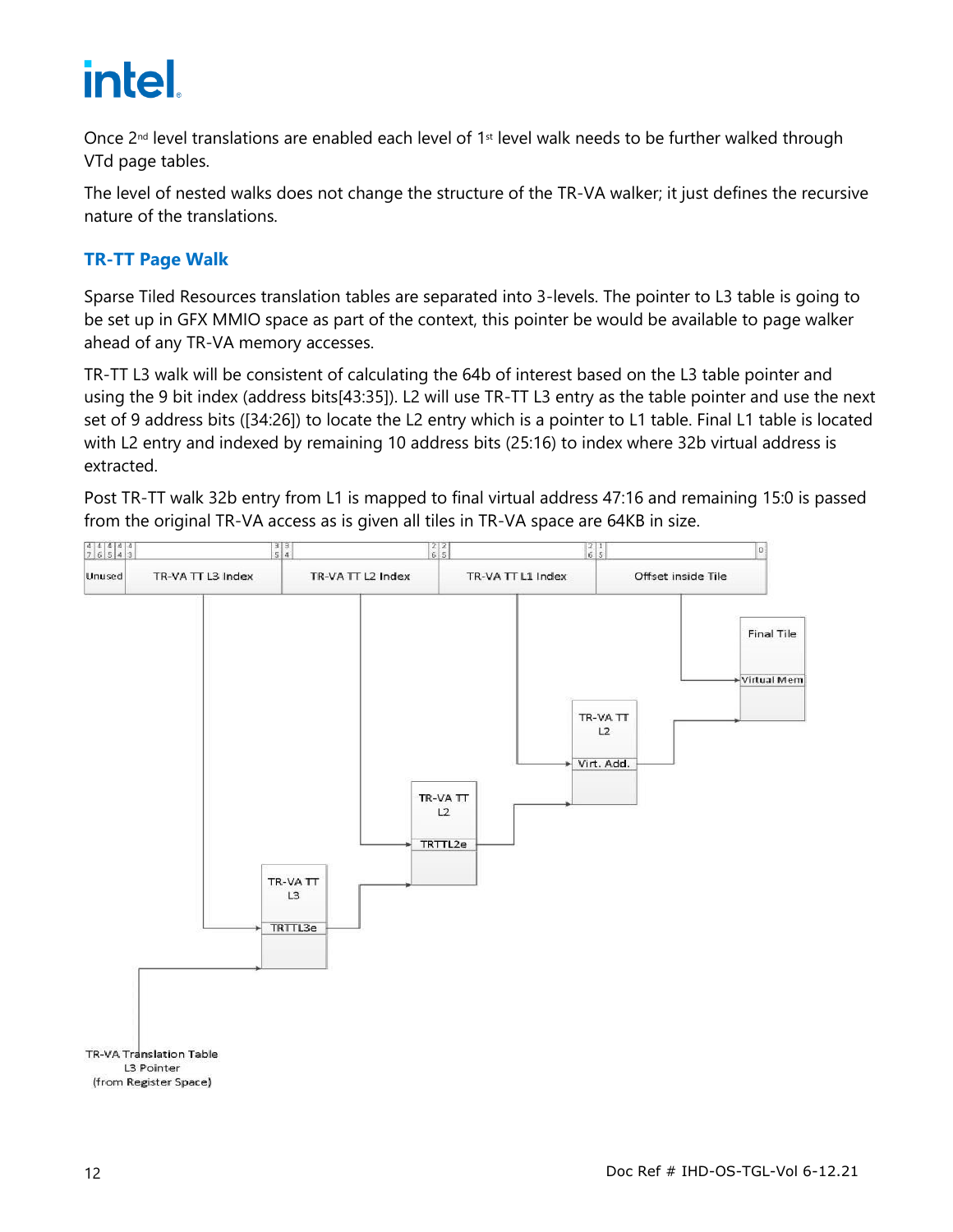

### **Page Table Modes**

GFX Aperture and Display accesses are mapped thru Global GTT to keep the walk simple (i.e. 1-level) and latency sensitive. GPU accesses to memory can be mapped via Global GTT and/or ppGTT with various addressing modes.

Supported walk modes are listed as following:

- 1. **Global GTT with 32b virtual addressing**: Global GTT usage is similar to previous generations with extended capability of increasing virtual address (VA) up to 4GB (from 2GB) and use a standard 64b PTE format. The breakdown of the PTE for global GTT is given in later sections and allows 1 level page walk where the 20b index is used to select the 64b PTE from memory.
- 2. **Legacy 48b VA with ppGTT**: GFX address expansion beyond 4GB is added to address 48b virtual address space. 48b VA requires 36b indexing (4x9b) translating into 4-levels of page walk. To reduce the overhead of 4 level walk, GPU will cache the entire content of PML4 (4kB) to limit the on-demand walks to 3 levels. The caching happens as part of the initial demand where no further replacements required.

### **Global GTT**

The GPU supports a Global Virtual Address space that is used for resources that are accessible to privileged (ie kernel-mode) processes, and not tied to a specific user-level process. For example, the Graphics micro-Controller (GuC) and Display Engine (if present) utilize Global address space. The Global VA space is 4GB in size (32-bit VA).

The Global GTT (GGTT) translates from the Global virtual address to a physical address that can be accessed by HW, using a page size of 4KB. The GGTT is a flat, single-level table. Each page table entry (PTE) in the GGTT is 8B in size, so the overall size of the GGTT 8MB.

The Global GGTT entries can be updated by the graphics driver, via the GTTMMADR MMIO range of the device, and also via the Command Streamer command MI\_UPDATE\_GTT.

### **Page Table Entry**

The following page table entry will be used for Global GTT:

| 3210987654321 | 5              | HAW HAW-1                                                                      |         |   |                            |  |
|---------------|----------------|--------------------------------------------------------------------------------|---------|---|----------------------------|--|
|               | Ignored        | Address to Final Page (4KB)                                                    | Ignored | P | <b>Global GTT</b><br>Entry |  |
| <b>Bits</b>   | <b>Field</b>   | <b>Description</b>                                                             |         |   |                            |  |
| 63:57         | lgnored        | Ignored (h/w does not care about values behind ignored registers)              |         |   |                            |  |
| 51:HAW        | <i>lgnored</i> | Ignored (h/w does not care about values behind ignored registers)              |         |   |                            |  |
| (HAW-1):12    | Address        | Physical address of 4KB memory page referenced by this entry.                  |         |   |                            |  |
| 11:5          | <i>lgnored</i> | Ignored (h/w does not care about values behind ignored registers)              |         |   |                            |  |
| 4:2           | Function       | The Number of the Function to which this page has been assigned. This field is |         |   |                            |  |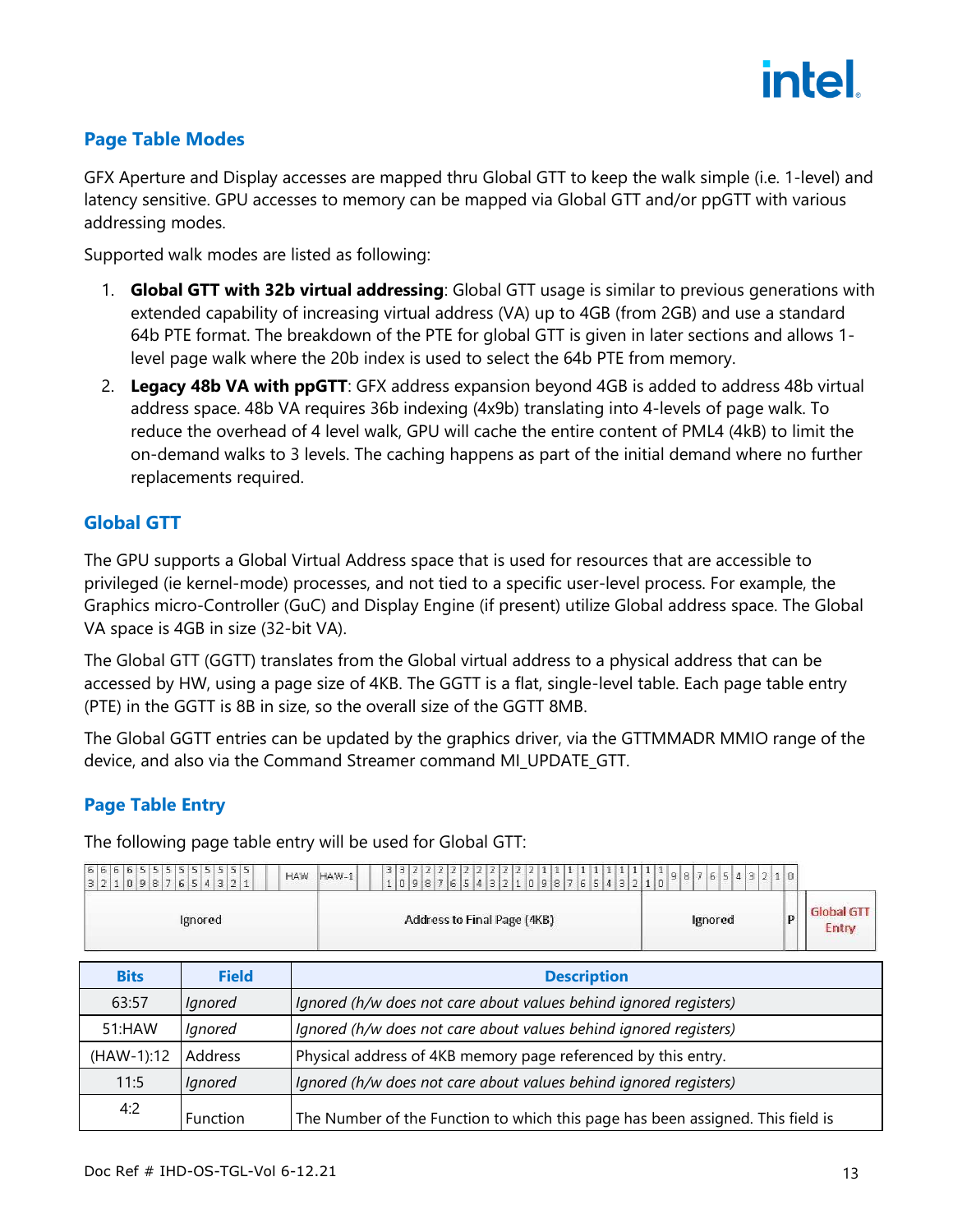| <b>Bits</b> | <b>Field</b> | <b>Description</b>                                                                                                        |
|-------------|--------------|---------------------------------------------------------------------------------------------------------------------------|
|             | Number       | ignored.                                                                                                                  |
|             | lgnored      | Ignored (h/w does not care about values behind ignored registers)                                                         |
| 0           | Present      | When set to 1, indicates that this Page Table Entry is Valid, and the corresponding<br>page is Present in physical memory |

 $*$  HAW = 39 for client, and 46 for server.

The GPU accesses GGTT table entries as uncacheable.

#### **Page Walk**

The global GTT page walk is identical to what it was prior. The only difference would be that each entry is 8B (instead of 4B) hence the entry selection needs to be updated once the corresponding Page Table miss read is returned.

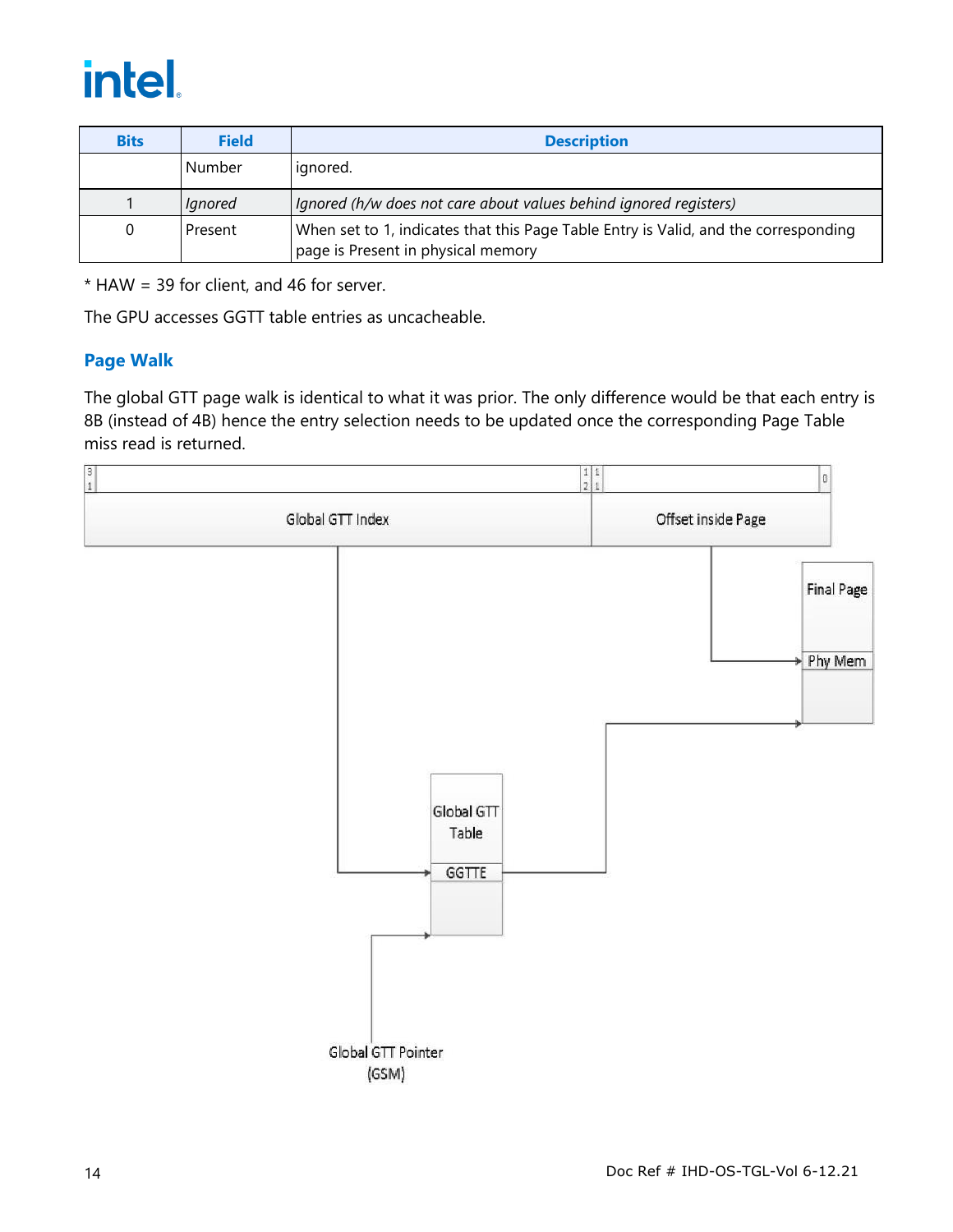

#### **Per-Process GTT with 48b VA**

The GPU typically operates on behalf of user-level processes (applications), each of which has it's own "Per-Process" virtual address space. The size of this space is 256TB (48b address width).

The Per-Process GTT (PPGTT) translates these virtual addresses to physical addresses that are used by HW. The PPGTT is a multi-level table very similar to the IA32e table utilized by Intel CPUs. Each entry in the PPGTT is 8 Bytes.

#### **Page Walk in Legacy 48b Mode**

Translation of a 48b VA requires 4 levels of page table. assuming each table level is 4KB and each entry is 8B. The top-most level of the PPGTT is located via the PML4 table pointer associated with the process, and the 48b VA as used to index into consecutive levels of page table.



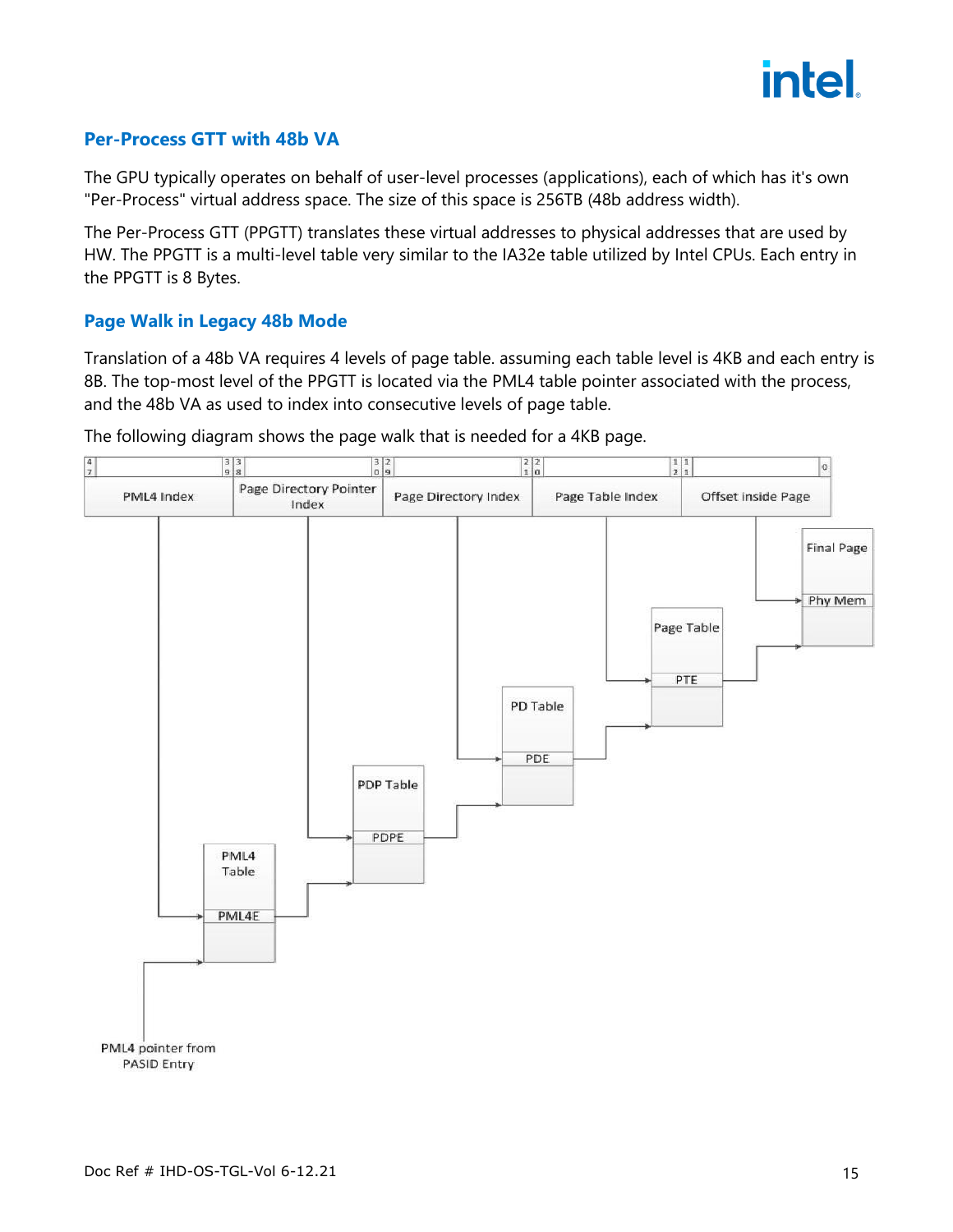### <span id="page-19-0"></span>**Walk with 64KB Page**

64KB Page size has a slightly different usage for how PTEs are selected for the corresponding 64KB page. In page table every 16<sup>th</sup> entry (PTE#0, PTE#16, PTE#32....PTE#496) should be used to index. This is calculated using address [20:16]& "0000". Note that hardware should not make any assumptions for any other PTEs. 64K paging in the PTE is indicated by [11] of PDE. When PDE[11] = '1, every 16<sup>th</sup> PTE entry is read (by masking Adr[15:12] bits).

![](_page_19_Figure_3.jpeg)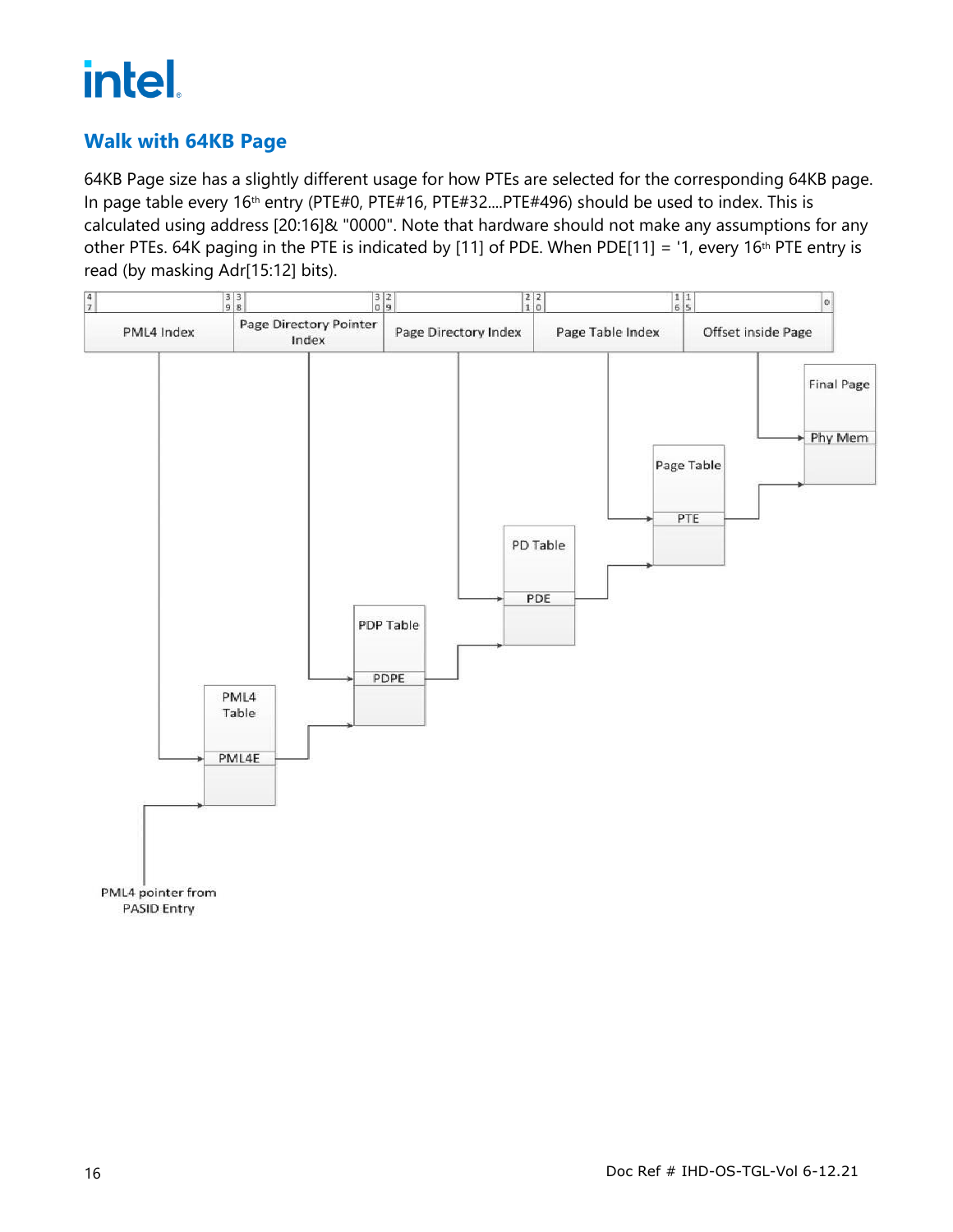![](_page_20_Picture_0.jpeg)

### <span id="page-20-0"></span>**Walk with 2MB Page**

With the 2MB Page walk, last level of the page walk is skipped where the PD entry points to the final page.

![](_page_20_Figure_3.jpeg)

#### **Walk with 1GB Page**

1GB pages are supported by completing address translation at the PDP level, similar to how 2MB page translation is complete at PDE level.

#### **Page Tables Entry PTE Formats**

Page Table Entry (PTE) formats will follow the IA32e layout as given below: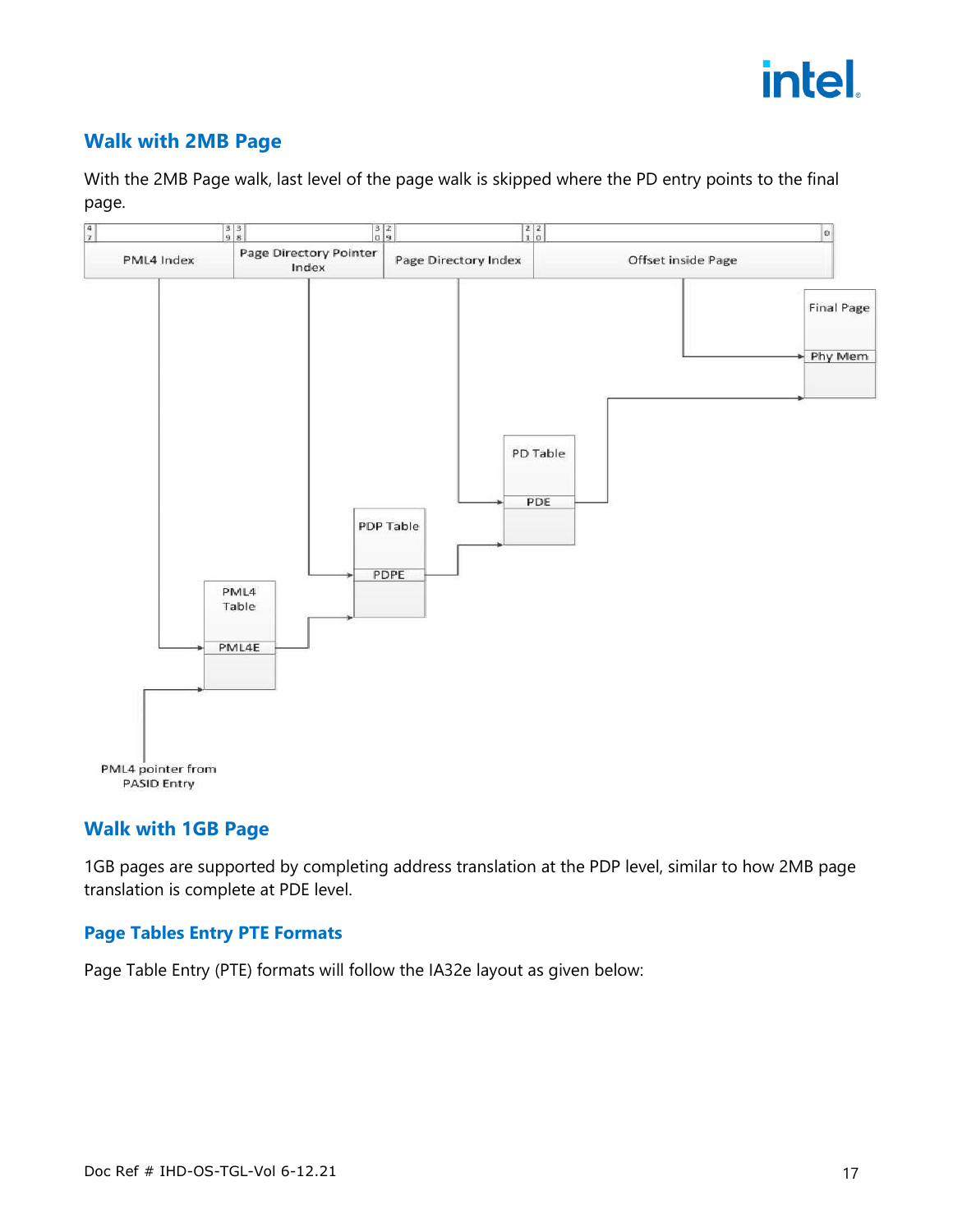| 6 6 6 6 5 5 5 5 5 5 5 5 5 5<br>$3$ 2 1 0 9 8 7 6 5 | HAW HAW-1<br>1765432109876543210<br>1098 | 7 6 5 4 3 2 1 0<br>98    |      |
|----------------------------------------------------|------------------------------------------|--------------------------|------|
| Ignored                                            | Address of page-directory-pointer-table  | R<br> P <br>Ignored<br>W | PML4 |

| Ignored | Address of the<br>1GB page | Reserved                        | P<br>- | NI I<br>A Ign u<br>Ign<br> g <br>   n <br>$D$ <sub>T</sub> | $\vert \vert R$<br>P<br> C Wg <br>$\sqrt{D}$<br>$\ln W $ | <b>PDPF</b><br>(1GB Page) |
|---------|----------------------------|---------------------------------|--------|------------------------------------------------------------|----------------------------------------------------------|---------------------------|
| Ignored |                            | Address of page-directory-table |        | Ignored                                                    | R <br>D<br><b>W</b>                                      | PDPE<br>Page<br>Directory |

| Ignored | Address of the 2MB page | P<br>Reserved<br>÷ | NI.<br>A $\left  \mathsf{lgn} \right $ $\left  \mathsf{g} \right $<br>Ign<br>$\ \ n\ $<br>DT | $P$ $1$ $R$<br>CWg<br>ם ו<br>$\ln$ M | <b>PDE</b><br>(2MB Page) |
|---------|-------------------------|--------------------|----------------------------------------------------------------------------------------------|--------------------------------------|--------------------------|
| Ignored | Address of page-table   |                    | Ignored                                                                                      | R<br>D<br>W                          | <b>PDE</b><br>Page Table |

| Ignored | Address of the 64KB MB page<br><b>CONTRACTOR</b> | Rsvd. |  |  | $N$   $P$<br>$\  \  n \ $ |  | R<br><b>DD</b><br>$\left  \text{lgn} \right $ u $\left  \text{g} \right $ A $\left  \text{lgn} \right $ C $\left  \text{Wg} \right $<br>$\left( \mathbf{D}\right)$<br>$n$ W<br>D |  |
|---------|--------------------------------------------------|-------|--|--|---------------------------|--|----------------------------------------------------------------------------------------------------------------------------------------------------------------------------------|--|
|---------|--------------------------------------------------|-------|--|--|---------------------------|--|----------------------------------------------------------------------------------------------------------------------------------------------------------------------------------|--|

| - 5 | Address of 4KB Page<br>8878 | $\sim$ | N<br>п<br>н. |  | D | I <sub>on</sub> | R <br>D<br>$\mathbf{D}$<br>٠<br>$CWg$ ,<br>$\sqrt{2}$<br>D<br>$-25.8$<br>$n$ W |  |
|-----|-----------------------------|--------|--------------|--|---|-----------------|--------------------------------------------------------------------------------|--|
|-----|-----------------------------|--------|--------------|--|---|-----------------|--------------------------------------------------------------------------------|--|

Each table entry is further broken down along with the required functions. GFX has a 4 level page table which is pointed out by context descriptor starting with the PML4. The next levels have slightly different formats depending on the size of the page supported. 1GB and 2MB page formats are required for support.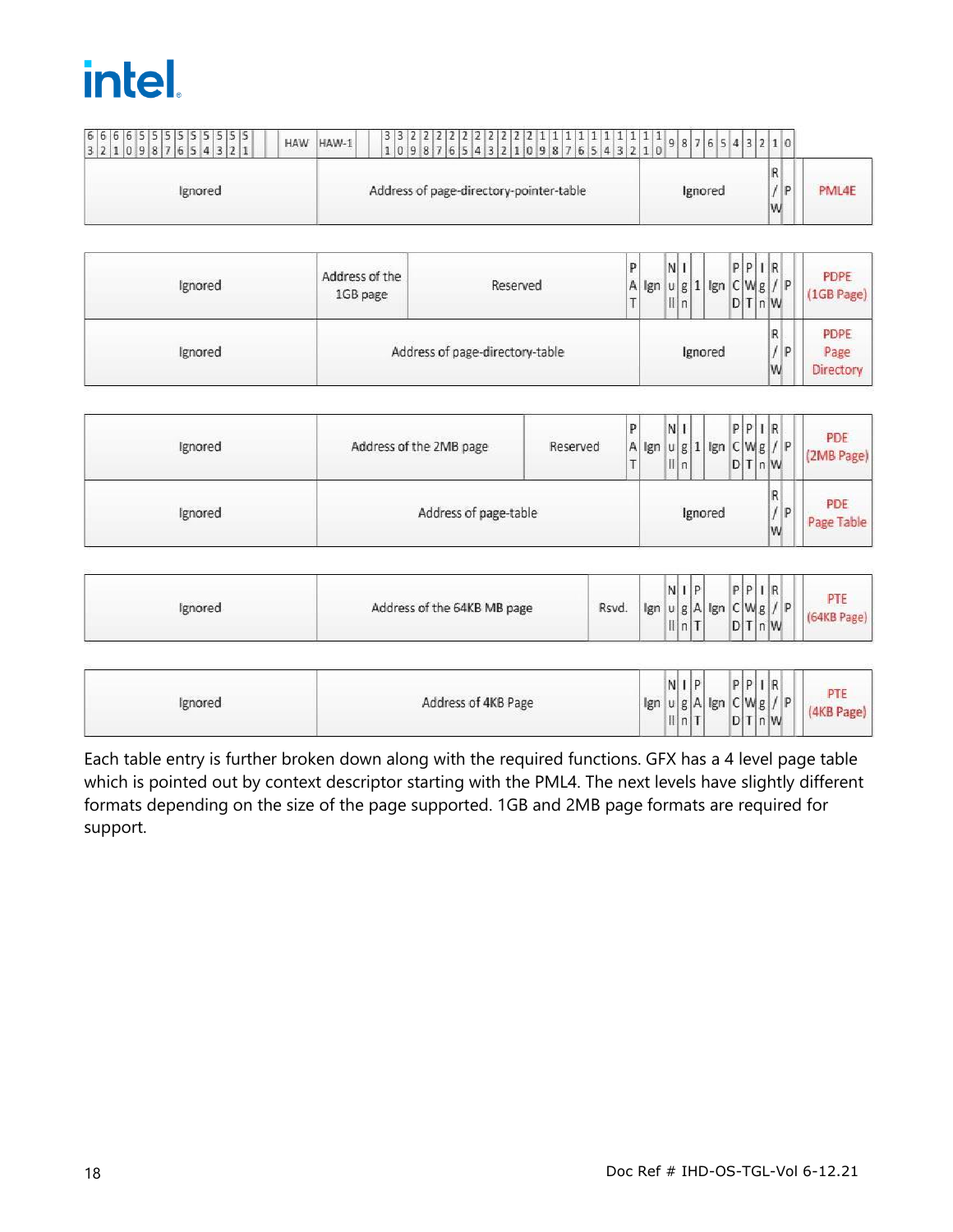![](_page_22_Picture_0.jpeg)

### <span id="page-22-0"></span>**Pointer to PML4 table**

The pointer to PML4 table is provided via the context descriptor.

### <span id="page-22-1"></span>**PML4E: Pointer to PDP Table**

|                | 6 6 6 6 5 5 5 5 5 5 5 5 5<br>$3$ 2 1 0 9 8 7 6 5 4 3 2 1                                       | HAW HAW-1                                                                                                                                                                                                                                     |                                                                                                                                                                                                                                                                                                                                           |                    |         |                      |       |  |  |  |  |
|----------------|------------------------------------------------------------------------------------------------|-----------------------------------------------------------------------------------------------------------------------------------------------------------------------------------------------------------------------------------------------|-------------------------------------------------------------------------------------------------------------------------------------------------------------------------------------------------------------------------------------------------------------------------------------------------------------------------------------------|--------------------|---------|----------------------|-------|--|--|--|--|
|                | Ignored                                                                                        |                                                                                                                                                                                                                                               | Address of page-directory-pointer-table                                                                                                                                                                                                                                                                                                   |                    | lgnored | R<br>$\sqrt{P}$<br>w | PML4E |  |  |  |  |
| <b>Bits</b>    | <b>Field</b>                                                                                   |                                                                                                                                                                                                                                               |                                                                                                                                                                                                                                                                                                                                           | <b>Description</b> |         |                      |       |  |  |  |  |
| $63:HAW^*$     | Ignored                                                                                        |                                                                                                                                                                                                                                               | Ignored (h/w does not care about values behind ignored registers)                                                                                                                                                                                                                                                                         |                    |         |                      |       |  |  |  |  |
| (HAW-<br>1):12 | ADDR:<br>Address                                                                               | Physical address of 4-KByte aligned page-directory-pointer table referenced by this entry.<br>This field is treated as Guest Physical Address (GPA) when Nested translations are enabled<br>(NESTE=1) in the relevant extended-context entry. |                                                                                                                                                                                                                                                                                                                                           |                    |         |                      |       |  |  |  |  |
| 11:2           | Ignored                                                                                        |                                                                                                                                                                                                                                               | Ignored (h/w does not care about values behind ignored registers)                                                                                                                                                                                                                                                                         |                    |         |                      |       |  |  |  |  |
| 1              | $R/W$ :<br>Read/Write                                                                          | rights.                                                                                                                                                                                                                                       | Write permission rights. If 0, write permission not granted for requests with user-level<br>privilege (and requests with supervisor-level privilege, if WPE=1 in the relevant extended-<br>context-entry) to the memory region controlled by this entry. See a later section for access<br>GPU does not support Supervisor mode contexts. |                    |         |                      |       |  |  |  |  |
| $\Omega$       | PML4 Entry is present. It must be "1" to point to a page directory pointer table<br>P: Present |                                                                                                                                                                                                                                               |                                                                                                                                                                                                                                                                                                                                           |                    |         |                      |       |  |  |  |  |

 $*$  HAW = 39 for client, and 46 for server.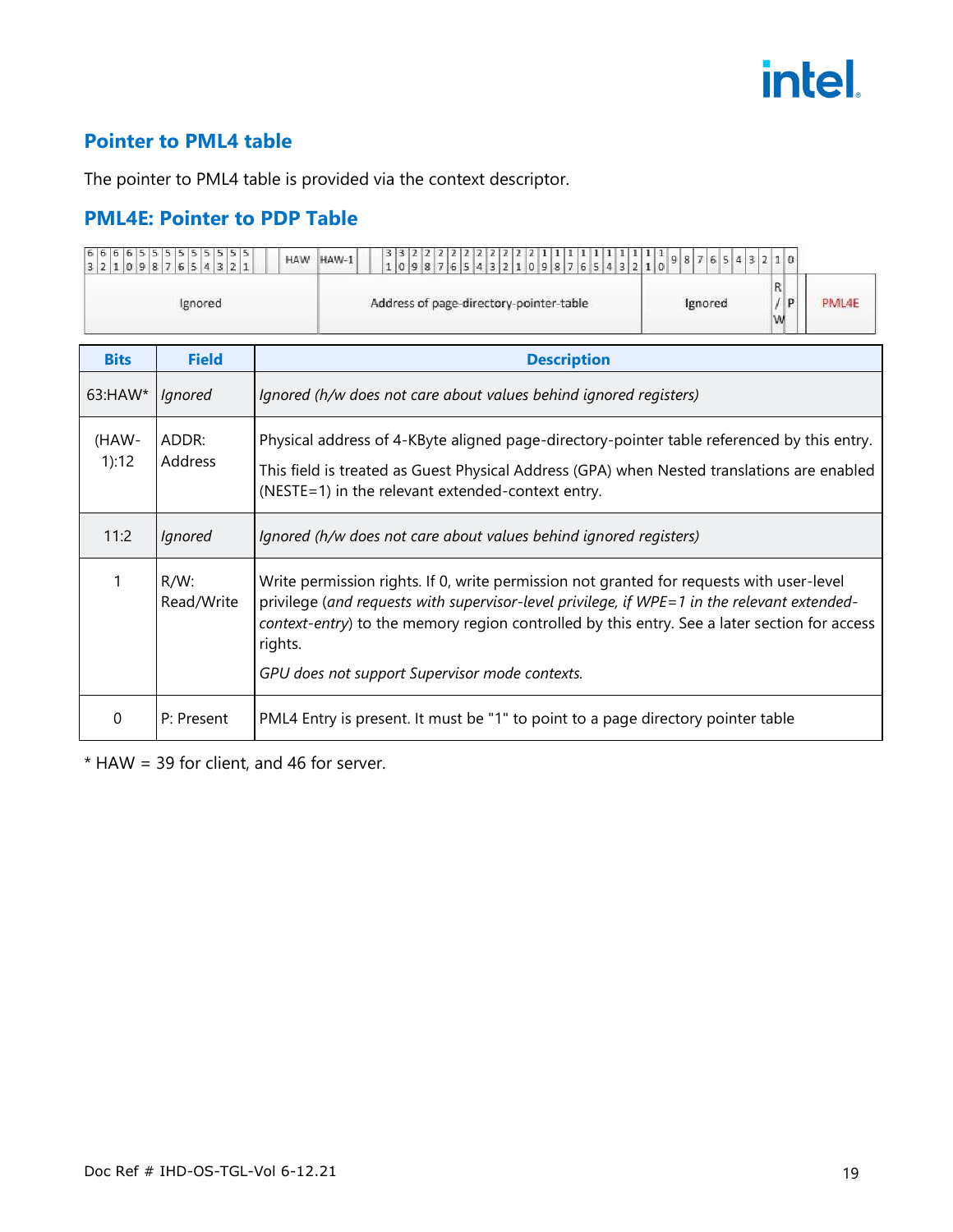### <span id="page-23-0"></span>**PDPE: Pointer to PD Table**

PDP entry is used to locate the page directory. IA32e supports 1GB pages, the PDPE has a mechanism to identify a way to say whether this PDPE represents a pointer to page directory or to a contiguous 1GB physical memory.

### <span id="page-23-1"></span>**PDPE for PD**

|                                                   | 6 6 6 6 5 5 5 5 5 5 5 5 5<br>3 2 1 0 9 8 7 6 5 4 3 2 1                                        |                                                                                                                                                                                                                                                                                                                                                  | HAW HAW-1                                                         |  |                                            |                      |                           |  |  |  |
|---------------------------------------------------|-----------------------------------------------------------------------------------------------|--------------------------------------------------------------------------------------------------------------------------------------------------------------------------------------------------------------------------------------------------------------------------------------------------------------------------------------------------|-------------------------------------------------------------------|--|--------------------------------------------|----------------------|---------------------------|--|--|--|
|                                                   | Ignored                                                                                       |                                                                                                                                                                                                                                                                                                                                                  |                                                                   |  | Address of page-directory-table<br>Ignored | R<br>$\sqrt{P}$<br>w | PDPF<br>Page<br>Directory |  |  |  |
| <b>Bits</b><br><b>Field</b><br><b>Description</b> |                                                                                               |                                                                                                                                                                                                                                                                                                                                                  |                                                                   |  |                                            |                      |                           |  |  |  |
| $63:HAW^*$                                        | Ignored                                                                                       |                                                                                                                                                                                                                                                                                                                                                  | Ignored (h/w does not care about values behind ignored registers) |  |                                            |                      |                           |  |  |  |
| (HAW-<br>1:12                                     | ADDR:<br>Address                                                                              | Physical address of 4-KByte aligned page-directory table referenced by this entry.<br>This field is treated as Guest Physical Address (GPA) when Nested translations are enabled<br>(NESTE=1) in the relevant extended-context entry.                                                                                                            |                                                                   |  |                                            |                      |                           |  |  |  |
| 11:2                                              | Ignored                                                                                       |                                                                                                                                                                                                                                                                                                                                                  | Ignored (h/w does not care about values behind ignored registers) |  |                                            |                      |                           |  |  |  |
| 1                                                 | $R/W$ :<br>Read/Write                                                                         | Write permission rights. If 0, write permission not granted for requests with user-level<br>privilege (and requests with supervisor-level privilege, if WPE=1 in the relevant extended-<br>context-entry) to the memory region controlled by this entry. Access rights are described<br>later.<br>GPU does not support Supervisor mode contexts. |                                                                   |  |                                            |                      |                           |  |  |  |
| 0                                                 | PDP Entry is present. It must be "1" to point to a page directory pointer table<br>P: Present |                                                                                                                                                                                                                                                                                                                                                  |                                                                   |  |                                            |                      |                           |  |  |  |

 $*$  HAW = 39 for client, and 46 for server.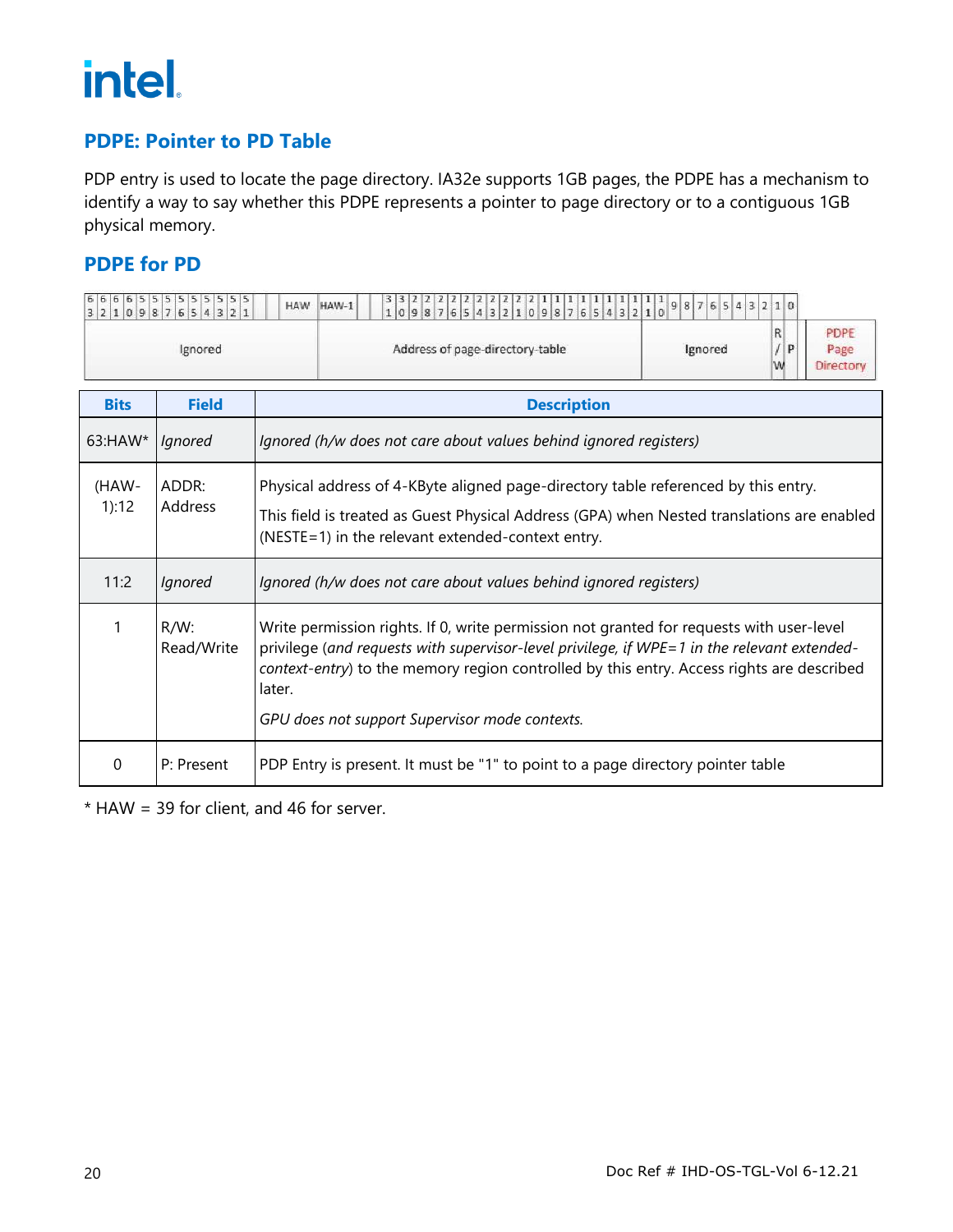### <span id="page-24-0"></span>**PDPE for 1GB Page**

| 6 6 6 6 5 5 5 5 5 5 5 5 5<br>3 2 1 0 9 8 7 6 5 4 3 2 1<br>$HAW-1$<br><b>HAW</b> |                                                                                                                                                                                                                                                                                                                     |                                                                                                                                                                                                                                                                                                                                                     |  |  |  |  |  |  |  |  |
|---------------------------------------------------------------------------------|---------------------------------------------------------------------------------------------------------------------------------------------------------------------------------------------------------------------------------------------------------------------------------------------------------------------|-----------------------------------------------------------------------------------------------------------------------------------------------------------------------------------------------------------------------------------------------------------------------------------------------------------------------------------------------------|--|--|--|--|--|--|--|--|
|                                                                                 | Ignored                                                                                                                                                                                                                                                                                                             | $P$ $P$ $I$ $R$<br>I N I<br>P<br><b>PDPE</b><br>Address of the<br>$g u g 1 $ Ign $C Wg /P$<br>Α<br>Reserved<br>1GB page<br>(1GB Page)<br>T<br>$n$    n<br>$D$ T n W                                                                                                                                                                                 |  |  |  |  |  |  |  |  |
| <b>Bits</b>                                                                     | <b>Field</b>                                                                                                                                                                                                                                                                                                        | <b>Description</b>                                                                                                                                                                                                                                                                                                                                  |  |  |  |  |  |  |  |  |
| 63:HAW*                                                                         | Ignored                                                                                                                                                                                                                                                                                                             | Ignored (h/w does not care about values behind ignored registers)                                                                                                                                                                                                                                                                                   |  |  |  |  |  |  |  |  |
| (HAW-<br>1):30                                                                  | <b>ADDR: Address</b>                                                                                                                                                                                                                                                                                                | Physical address of 1GB memory page referenced by this entry.<br>This field is treated as Guest Physical Address (GPA) when Nested<br>translations are enabled (NESTE=1) in the relevant extended-context entry.                                                                                                                                    |  |  |  |  |  |  |  |  |
| 29:12                                                                           | Ignored                                                                                                                                                                                                                                                                                                             | Ignored (h/w does not care about values behind ignored registers)                                                                                                                                                                                                                                                                                   |  |  |  |  |  |  |  |  |
| 11                                                                              | Local Memory                                                                                                                                                                                                                                                                                                        | Physical Page is located in Local Memory instead of System Memory. Only<br>applicable for device configurations with local device memory that is<br>managed by the Device Driver instead of the OS. For other configurations it<br>is ignored                                                                                                       |  |  |  |  |  |  |  |  |
| 10                                                                              | Ignored                                                                                                                                                                                                                                                                                                             | Ignored (h/w does not care about values behind ignored registers)                                                                                                                                                                                                                                                                                   |  |  |  |  |  |  |  |  |
| 9                                                                               | N: Null<br>For Tile-Resources, private PPGTT tables enables for driver to merge Null<br>Page information to primary (1 <sup>st</sup> Level) translation tables. If Null=1, the h/w<br>will avoid the memory access and return all zero's for the read access with a<br>null completion, write accesses are dropped. |                                                                                                                                                                                                                                                                                                                                                     |  |  |  |  |  |  |  |  |
| 8                                                                               | Ignored (h/w does not care about values behind ignored reqisters)<br>Ignored                                                                                                                                                                                                                                        |                                                                                                                                                                                                                                                                                                                                                     |  |  |  |  |  |  |  |  |
| 7                                                                               | PAT: Page Attribute                                                                                                                                                                                                                                                                                                 | For devices operating in the processor coherency domain, this field indirectly<br>determines the memory type used to access the page directory-pointer table<br>referenced by this entry.                                                                                                                                                           |  |  |  |  |  |  |  |  |
| 6:5                                                                             | Ignored                                                                                                                                                                                                                                                                                                             | Ignored (h/w does not care about values behind ignored registers)                                                                                                                                                                                                                                                                                   |  |  |  |  |  |  |  |  |
| 4                                                                               | PCD: Page level<br>cache disable                                                                                                                                                                                                                                                                                    | For devices operating in the processor coherency domain, this field indirectly<br>determines the memory type used to access the page directory-pointer table<br>referenced by this entry.                                                                                                                                                           |  |  |  |  |  |  |  |  |
| 3                                                                               | PWT: Page level<br>Write-through                                                                                                                                                                                                                                                                                    | For devices operating in the processor coherency domain, this field indirectly<br>determines the memory type used to access the page directory- pointer<br>table referenced by this entry.                                                                                                                                                          |  |  |  |  |  |  |  |  |
| $\overline{2}$                                                                  | Ignored                                                                                                                                                                                                                                                                                                             | Ignored (h/w does not care about values behind ignored registers)                                                                                                                                                                                                                                                                                   |  |  |  |  |  |  |  |  |
| 1                                                                               | R/W: Read/Write                                                                                                                                                                                                                                                                                                     | Write permission rights. If 0, write permission not granted for requests with<br>user-level privilege (and requests with supervisor-level privilege, if WPE=1 in<br>the relevant extended-context-entry) to the memory region controlled by this<br>entry. See a later section for access rights.<br>GPU does not support Supervisor mode contexts. |  |  |  |  |  |  |  |  |
| 0                                                                               | P: Present                                                                                                                                                                                                                                                                                                          | This bit must be "1" to point to a valid Page.                                                                                                                                                                                                                                                                                                      |  |  |  |  |  |  |  |  |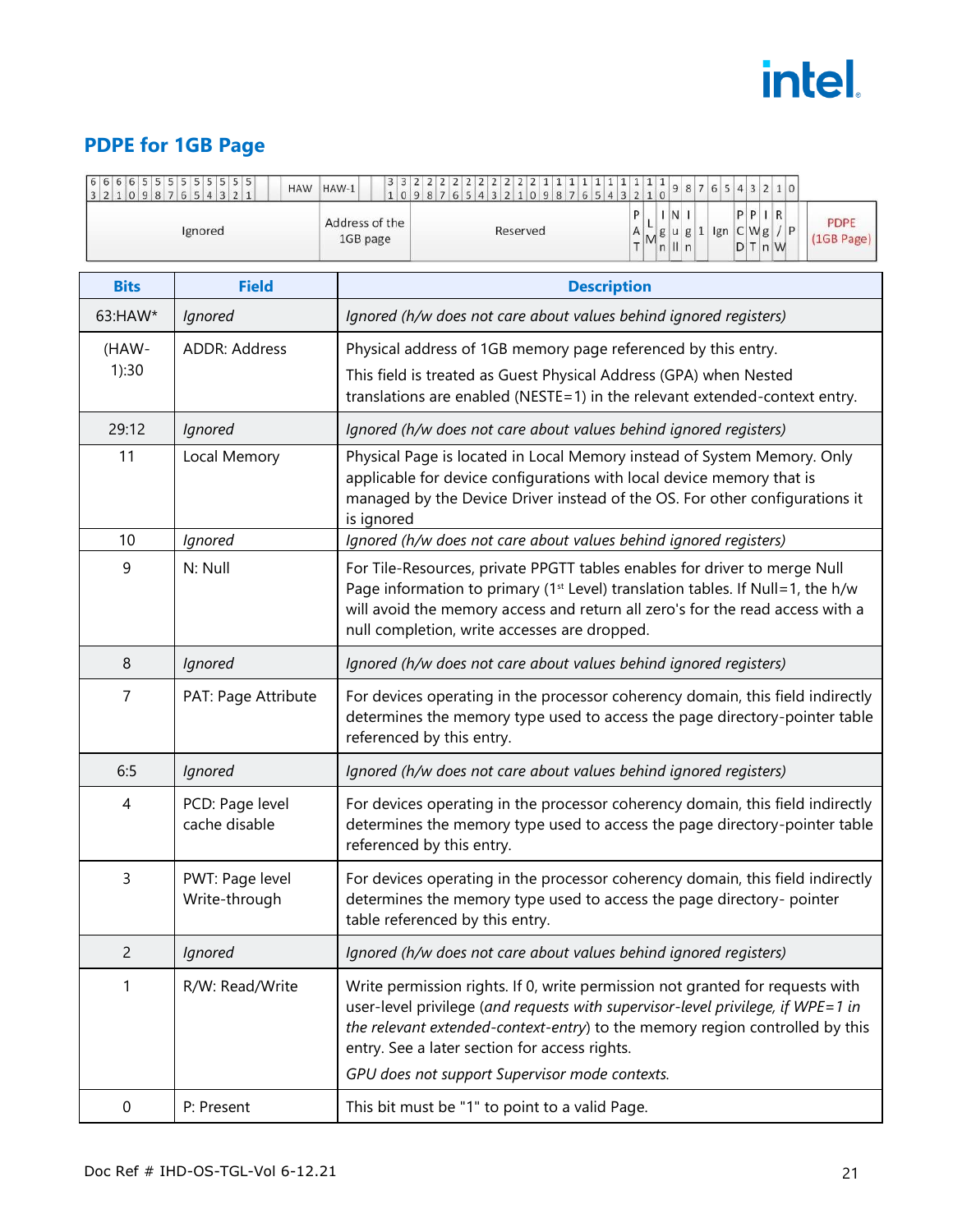$*$  HAW = 39 for client, and 46 for server.

### <span id="page-25-0"></span>**PD: Pointer to Page Table**

This section describes the following:

- PDE for Page Table
- PDE for 2 MB Page

### <span id="page-25-1"></span>**PDE for Page Table**

|                                                   | 6 6 6 5 5 5 5 5 5 5 5 5<br>3 2 1 0 9 8 7 6 5 4 3 2 1 |                                                                                         | 3 3 2 2 2 2 2 2 2 2 2 1 1 1 1 1 1 1<br>987<br>6 5 4 3 2 1 0<br>HAW HAW-1<br>1098765432109876543210                                                                                                                                                                                                                                        |                 |                   |  |  |  |  |  |
|---------------------------------------------------|------------------------------------------------------|-----------------------------------------------------------------------------------------|-------------------------------------------------------------------------------------------------------------------------------------------------------------------------------------------------------------------------------------------------------------------------------------------------------------------------------------------|-----------------|-------------------|--|--|--|--|--|
|                                                   | Ignored                                              |                                                                                         | Address of page-table<br>Ignored                                                                                                                                                                                                                                                                                                          | $\sqrt{P}$<br>W | PDF<br>Page Table |  |  |  |  |  |
| <b>Bits</b><br><b>Field</b><br><b>Description</b> |                                                      |                                                                                         |                                                                                                                                                                                                                                                                                                                                           |                 |                   |  |  |  |  |  |
| 63:HAW*                                           | Ignored                                              |                                                                                         | Ignored (h/w does not care about values behind ignored registers)                                                                                                                                                                                                                                                                         |                 |                   |  |  |  |  |  |
| (HAW-<br>1:12                                     | ADDR:<br>Address                                     |                                                                                         | Physical address of 4-KByte aligned page-table referenced by this entry.<br>This field is treated as Guest Physical Address (GPA) when Nested translations are enabled<br>(NESTE=1) in the relevant extended-context entry.                                                                                                               |                 |                   |  |  |  |  |  |
| 11:2                                              | Ignored                                              |                                                                                         | Ignored (h/w does not care about values behind ignored registers)                                                                                                                                                                                                                                                                         |                 |                   |  |  |  |  |  |
| 1                                                 | $R/W$ :<br>Read/Write                                | rights.                                                                                 | Write permission rights. If 0, write permission not granted for requests with user-level<br>privilege (and requests with supervisor-level privilege, if WPE=1 in the relevant extended-<br>context-entry) to the memory region controlled by this entry. See a later section for access<br>GPU does not support Supervisor mode contexts. |                 |                   |  |  |  |  |  |
| $\Omega$                                          | P: Present                                           | PDP Entry is present. The value must be "1" to point to a page directory pointer table. |                                                                                                                                                                                                                                                                                                                                           |                 |                   |  |  |  |  |  |

 $*$  HAW = 39 for client, and 46 for server.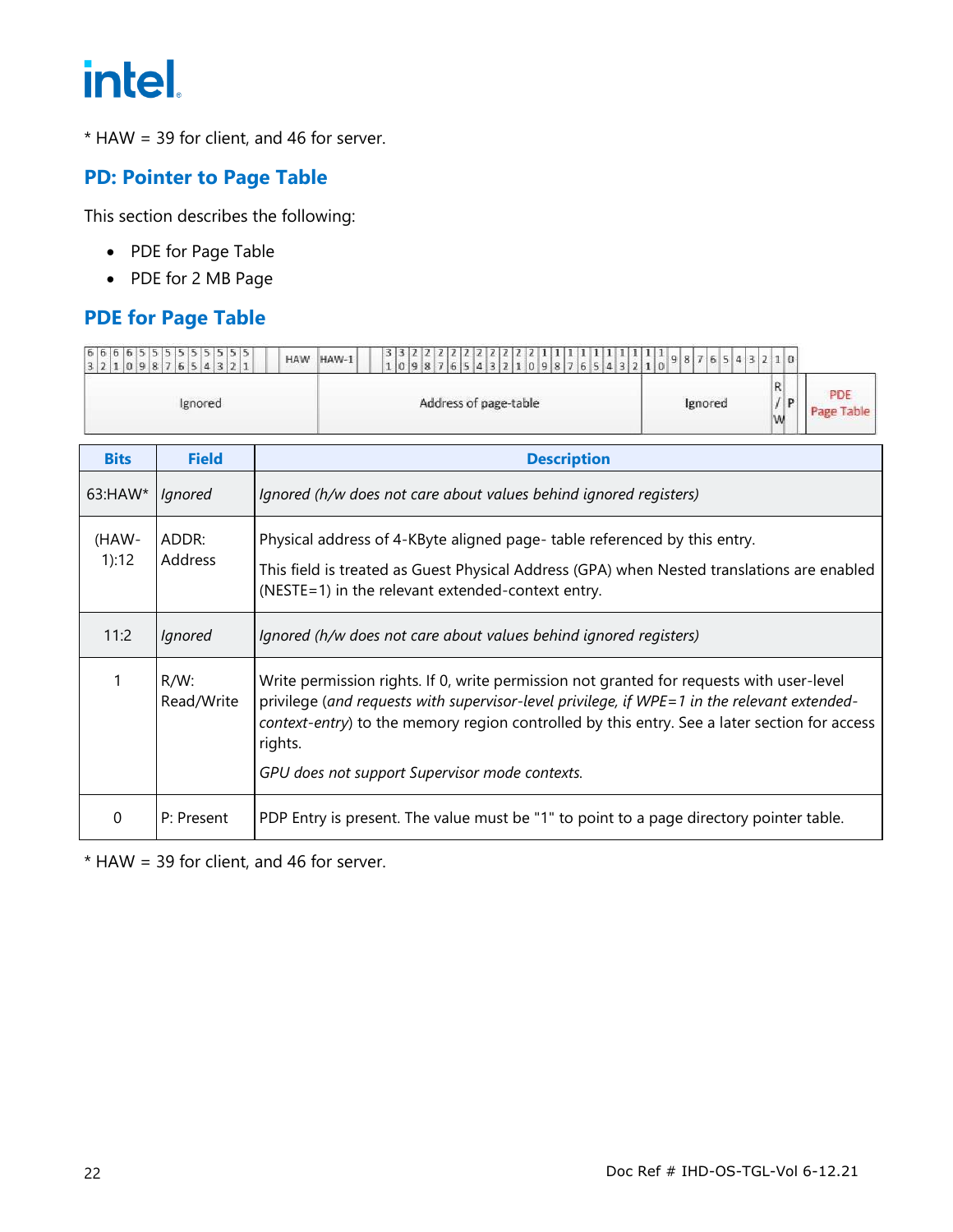## <span id="page-26-0"></span>**PDE for 2MB Page**

| 6 6 6 6 5 5 5 5 5 5 5 5 5<br>9876543210<br>HAW<br>HAW-1<br>$3$ 2 1 0 9 8 7 6 5 4 3 2 |                                  |                                                                                                                                                                                                                                                                                                          |  |  |  |  |  |
|--------------------------------------------------------------------------------------|----------------------------------|----------------------------------------------------------------------------------------------------------------------------------------------------------------------------------------------------------------------------------------------------------------------------------------------------------|--|--|--|--|--|
|                                                                                      | Ignored                          | $P$ $P$ $1$ $R$<br>N I<br>PDE<br>A Ign $ u g 1$ Ign $C[Wg]/P$<br>Address of the 2MB page<br>Reserved<br>(2MB Page)<br>$D$ T $n$ W<br>T<br>$\mathbb{II}$ n                                                                                                                                                |  |  |  |  |  |
| <b>Bits</b>                                                                          | <b>Field</b>                     | <b>Description</b>                                                                                                                                                                                                                                                                                       |  |  |  |  |  |
| 63:HAW*                                                                              | Ignored                          | Ignored (h/w does not care about values behind ignored registers)                                                                                                                                                                                                                                        |  |  |  |  |  |
| (HAW-<br>1):21                                                                       | ADDR: Address                    | Physical address of 1GB memory page referenced by this entry.<br>This field is treated as Guest Physical Address (GPA) when Nested translations are<br>enabled (NESTE=1) in the relevant extended-context entry.                                                                                         |  |  |  |  |  |
| 20:12                                                                                | Ignored                          | Ignored (h/w does not care about values behind ignored registers)                                                                                                                                                                                                                                        |  |  |  |  |  |
| 11                                                                                   | Local Memory                     | Physical Page is located in Local Memory instead of System Memory. Only applicable<br>for device configurations with local device memory that is managed by the Device<br>Driver instead of the OS. For other configurations it is ignored                                                               |  |  |  |  |  |
| 10                                                                                   | Ignored                          | Ignored (h/w does not care about values behind ignored registers)                                                                                                                                                                                                                                        |  |  |  |  |  |
| 9                                                                                    | N: Null                          | For Tile-Resources, private PPGTT tables enables for driver to merge Null Page<br>information to primary (1 <sup>st</sup> Level) translation tables. If Null=1, the h/w will avoid the<br>memory access and return all zero's for the read access with a null completion, write<br>accesses are dropped. |  |  |  |  |  |
| 8                                                                                    | Ignored                          | Ignored (h/w does not care about values behind ignored registers)                                                                                                                                                                                                                                        |  |  |  |  |  |
| 7                                                                                    | PAT: Page<br>Attribute           | For devices operating in the processor coherency domain, this field indirectly<br>determines the memory type used to access the page directory-pointer table<br>referenced by this entry.                                                                                                                |  |  |  |  |  |
| 6:5                                                                                  | Ignored                          | Ignored (h/w does not care about values behind ignored registers)                                                                                                                                                                                                                                        |  |  |  |  |  |
| 4                                                                                    | PCD: Page level<br>cache disable | For devices operating in the processor coherency domain, this field indirectly<br>determines the memory type used to access the page directory-pointer table<br>referenced by this entry.                                                                                                                |  |  |  |  |  |
| 3                                                                                    | PWT: Page level<br>Write-through | For devices operating in the processor coherency domain, this field indirectly<br>determines the memory type used to access the page directory- pointer table<br>referenced by this entry.                                                                                                               |  |  |  |  |  |
| $\overline{c}$                                                                       | Ignored                          | Ignored (h/w does not care about values behind ignored registers)                                                                                                                                                                                                                                        |  |  |  |  |  |
| 1                                                                                    |                                  | R/W: Read/Write   Write permission rights. If 0, write permission not granted for requests with user-level<br>privilege (and requests with supervisor-level privilege, if WPE=1 in the relevant                                                                                                          |  |  |  |  |  |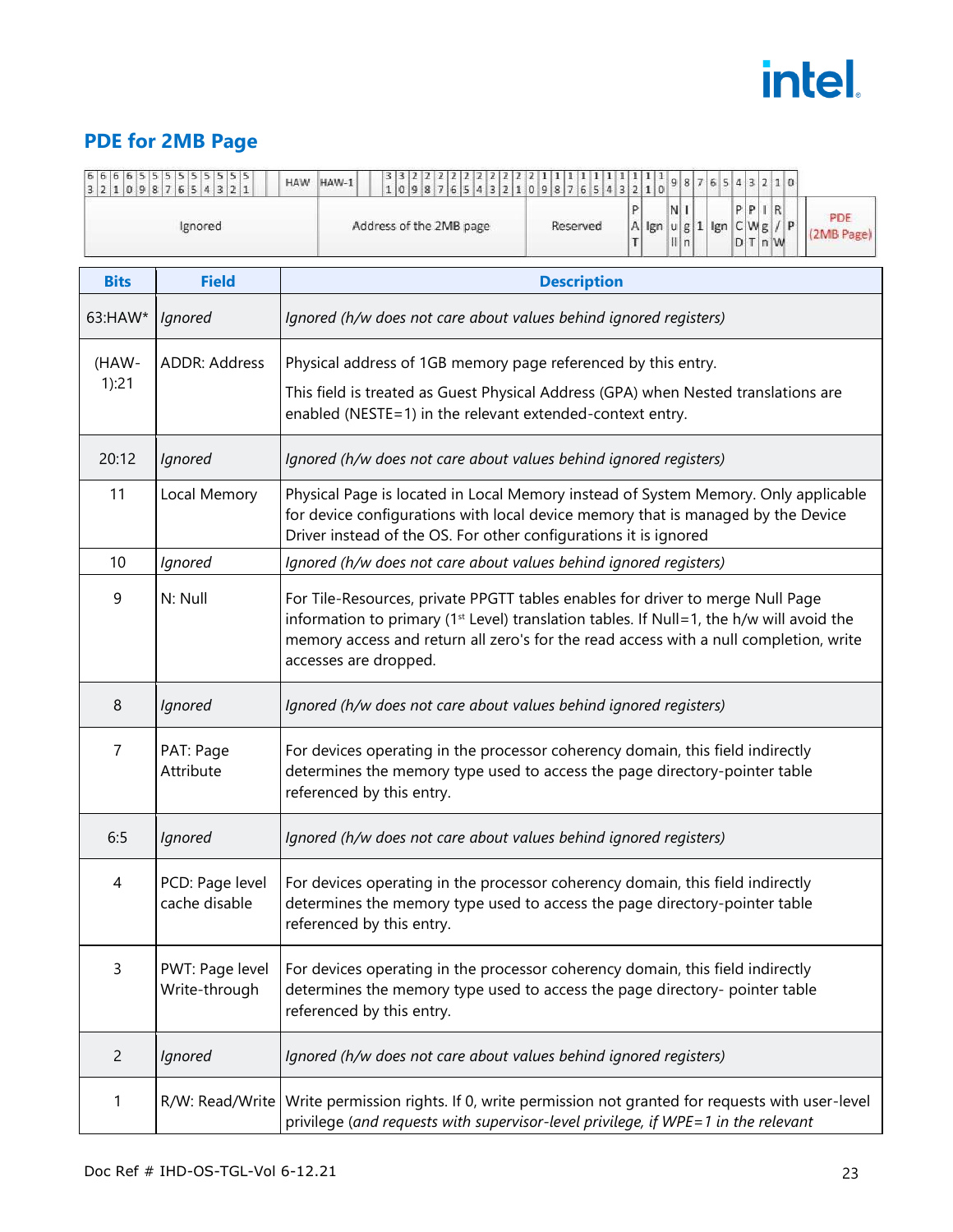| <b>Bits</b> | <b>Field</b> | <b>Description</b>                                                                                               |
|-------------|--------------|------------------------------------------------------------------------------------------------------------------|
|             |              | extended-context-entry) to the memory region controlled by this entry. See a later<br>section for access rights. |
|             |              | GPU does not support Supervisor mode contexts.                                                                   |
|             | P: Present   | It must be "1" to point to a 1GB Page.                                                                           |

 $*$  HAW = 39 for client, and 46 for server.

## <span id="page-27-0"></span>**PTE: Page Table Entry for 64KB Page**

|                | 5 5 5 5 5 5<br>55<br>$3$ 2 1 0 9 8 7 6 5 4 3 2 1 |  | HAW HAW-1<br>1098765432109876543210                                                                                                                                                                               |       |     |  |                                        | 9876543210   |                                        |  |                    |
|----------------|--------------------------------------------------|--|-------------------------------------------------------------------------------------------------------------------------------------------------------------------------------------------------------------------|-------|-----|--|----------------------------------------|--------------|----------------------------------------|--|--------------------|
| Ignored        |                                                  |  | Address of the 64KB MB page                                                                                                                                                                                       | Rsvd. | Ign |  | $N$   $ P $<br>$\Vert \Vert n \Vert$ T | $u g A $ Ign | $P$ $I$ $R$<br> C Wg / P <br>$D$ T n W |  | PTE<br>(64KB Page) |
| <b>Bits</b>    | <b>Field</b>                                     |  | <b>Description</b>                                                                                                                                                                                                |       |     |  |                                        |              |                                        |  |                    |
| $63:HAW*$      | lgnored                                          |  | Ignored (h/w does not care about values behind ignored registers)                                                                                                                                                 |       |     |  |                                        |              |                                        |  |                    |
| (HAW-<br>1):16 | ADDR: Address                                    |  | Physical address of 64KB memory page referenced by this entry.<br>This field is treated as Guest Physical Address (GPA) when Nested translations are<br>enabled (NESTE=1) in the relevant extended-context entry. |       |     |  |                                        |              |                                        |  |                    |
| 15:12          | lgnored                                          |  | Ignored (h/w does not care about values behind ignored registers)                                                                                                                                                 |       |     |  |                                        |              |                                        |  |                    |

| 15:12          | lgnored                          | Ignored (h/w does not care about values behind ignored registers)                                                                                                                                                                                                                                        |
|----------------|----------------------------------|----------------------------------------------------------------------------------------------------------------------------------------------------------------------------------------------------------------------------------------------------------------------------------------------------------|
| 11             | Local Memory                     | Physical Page is located in Local Memory instead of System Memory. Only applicable<br>for device configurations with local device memory that is managed by the Device<br>Driver instead of the OS.                                                                                                      |
| 10             | Ignored                          | Ignored (h/w does not care about values behind ignored registers)                                                                                                                                                                                                                                        |
| 9              | N: Null                          | For Tile-Resources, private PPGTT tables enables for driver to merge Null Page<br>information to primary (1 <sup>st</sup> Level) translation tables. If Null=1, the h/w will avoid the<br>memory access and return all zero's for the read access with a null completion, write<br>accesses are dropped. |
| 8              | <b>Ignored</b>                   | Ignored (h/w does not care about values behind ignored registers)                                                                                                                                                                                                                                        |
| $\overline{7}$ | PAT: Page<br>Attribute           | For devices operating in the processor coherency domain, this field indirectly<br>determines the memory type used to access the page directory-pointer table<br>referenced by this entry.                                                                                                                |
| 6:5            | Ignored                          | Ignored (h/w does not care about values behind ignored registers)                                                                                                                                                                                                                                        |
| 4              | PCD: Page level<br>cache disable | For devices operating in the processor coherency domain, this field indirectly<br>determines the memory type used to access the page directory-pointer table                                                                                                                                             |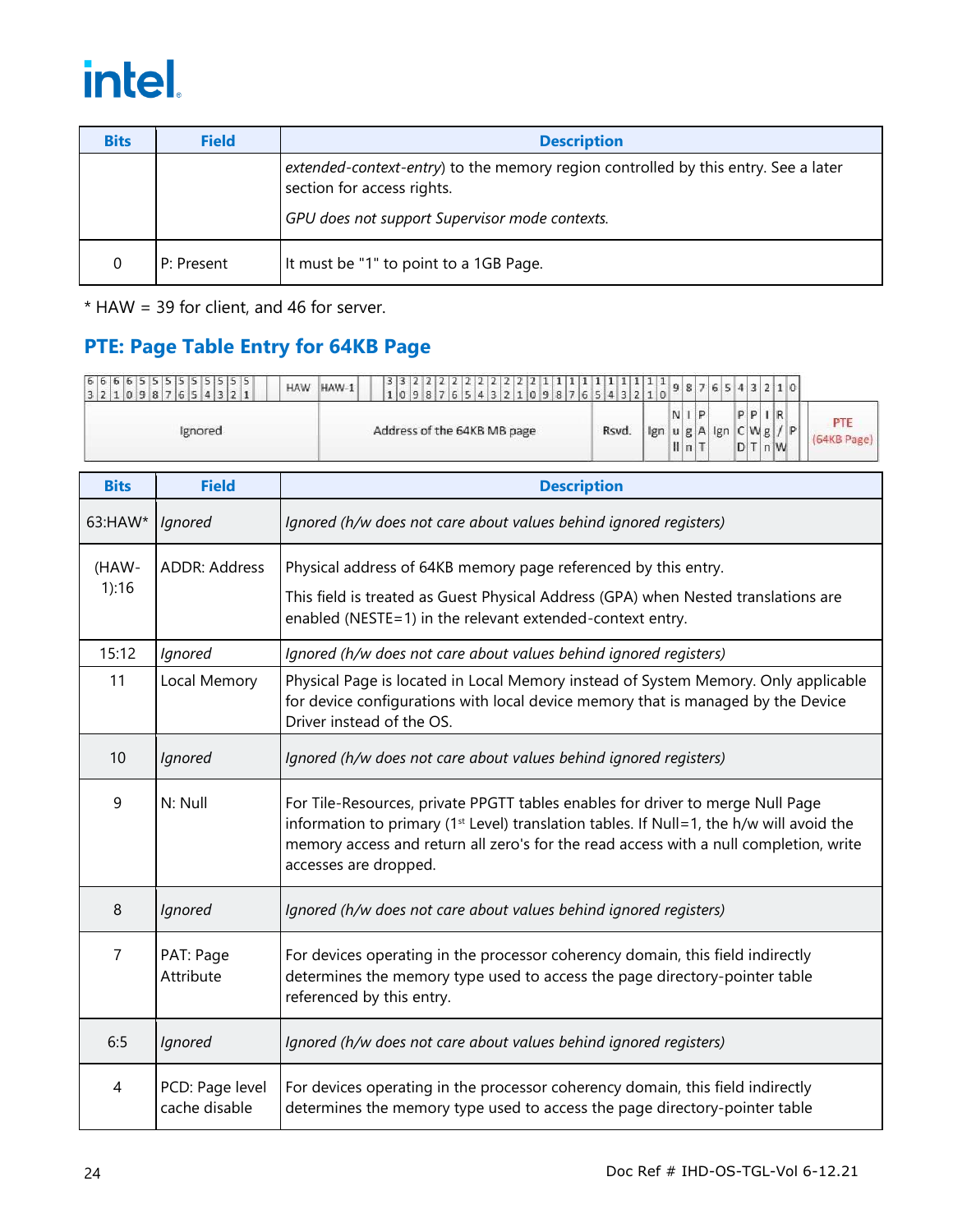| <b>Bits</b>   | <b>Field</b>                     | <b>Description</b>                                                                                                                                                                                                                                                                                                                                                  |
|---------------|----------------------------------|---------------------------------------------------------------------------------------------------------------------------------------------------------------------------------------------------------------------------------------------------------------------------------------------------------------------------------------------------------------------|
|               |                                  | referenced by this entry.                                                                                                                                                                                                                                                                                                                                           |
| 3             | PWT: Page level<br>Write-through | For devices operating in the processor coherency domain, this field indirectly<br>determines the memory type used to access the page directory- pointer table<br>referenced by this entry.                                                                                                                                                                          |
| $\mathcal{P}$ | lgnored                          | Ignored (h/w does not care about values behind ignored registers)                                                                                                                                                                                                                                                                                                   |
|               |                                  | R/W: Read/Write Write permission rights. If 0, write permission not granted for requests with user-level<br>privilege (and requests with supervisor-level privilege, if WPE=1 in the relevant<br>extended-context-entry) to the memory region controlled by this entry. See a later<br>section for access rights.<br>GPU does not support Supervisor mode contexts. |
| 0             | P: Present                       | It must be "1" to point to a 64KB Page.                                                                                                                                                                                                                                                                                                                             |

 $*$  HAW = 39 for client, and 46 for server.

### <span id="page-28-0"></span>**PTE: Page Table Entry for 4KB Page**

| 6 6 6 5 5 5 5 5 5 5 5 5<br>765<br>098 | 3322<br>HAW HAW-1<br>$-321098$<br>$-1$<br>6 5 <br>1098 |     |   | 98 |     | 16'    |        | 543210                     |   |              |     |
|---------------------------------------|--------------------------------------------------------|-----|---|----|-----|--------|--------|----------------------------|---|--------------|-----|
| Ignored                               | Address of 4KB Page                                    | Ign | N | n  | i D | $I$ ar | P<br>D | C[Wg]<br>$T \mid n \mid W$ | R | $\mathsf{P}$ | PTE |

| <b>Bits</b>    | <b>Field</b>                     | <b>Description</b>                                                                                                                                                                                                                                                                           |  |
|----------------|----------------------------------|----------------------------------------------------------------------------------------------------------------------------------------------------------------------------------------------------------------------------------------------------------------------------------------------|--|
| $63:HAW^*$     | <i>lgnored</i>                   | Ignored (h/w does not care about values behind ignored registers)                                                                                                                                                                                                                            |  |
| (HAW-1):12     | <b>ADDR: Address</b>             | Physical address of 64KB memory page referenced by this entry. This field is<br>treated as Guest Physical Address (GPA) when Nested translations are enabled<br>(NESTE=1) in the relevant extended-context entry.                                                                            |  |
| 11:10          | <b>Ignored</b>                   | Ignored (h/w does not care about values behind ignored registers)                                                                                                                                                                                                                            |  |
| 9              | N: Null                          | For Tile-Resources, private PPGTT tables enables for driver to merge Null Page<br>information to primary (1st Level) translation tables. If Null=1, the h/w will<br>avoid the memory access and return all zero's for the read access with a null<br>completion, write accesses are dropped. |  |
| 8              | <b>Ignored</b>                   | Ignored (h/w does not care about values behind ignored registers)                                                                                                                                                                                                                            |  |
| 7              | PAT: Page<br>Attribute           | For devices operating in the processor coherency domain, this field indirectly<br>determines the memory type used to access the page directory-pointer table<br>referenced by this entry.                                                                                                    |  |
| 6:5            | <b>Ignored</b>                   | Ignored (h/w does not care about values behind ignored registers)                                                                                                                                                                                                                            |  |
| $\overline{4}$ | PCD: Page level<br>cache disable | For devices operating in the processor coherency domain, this field indirectly<br>determines the memory type used to access the page directory-pointer table<br>referenced by this entry.                                                                                                    |  |